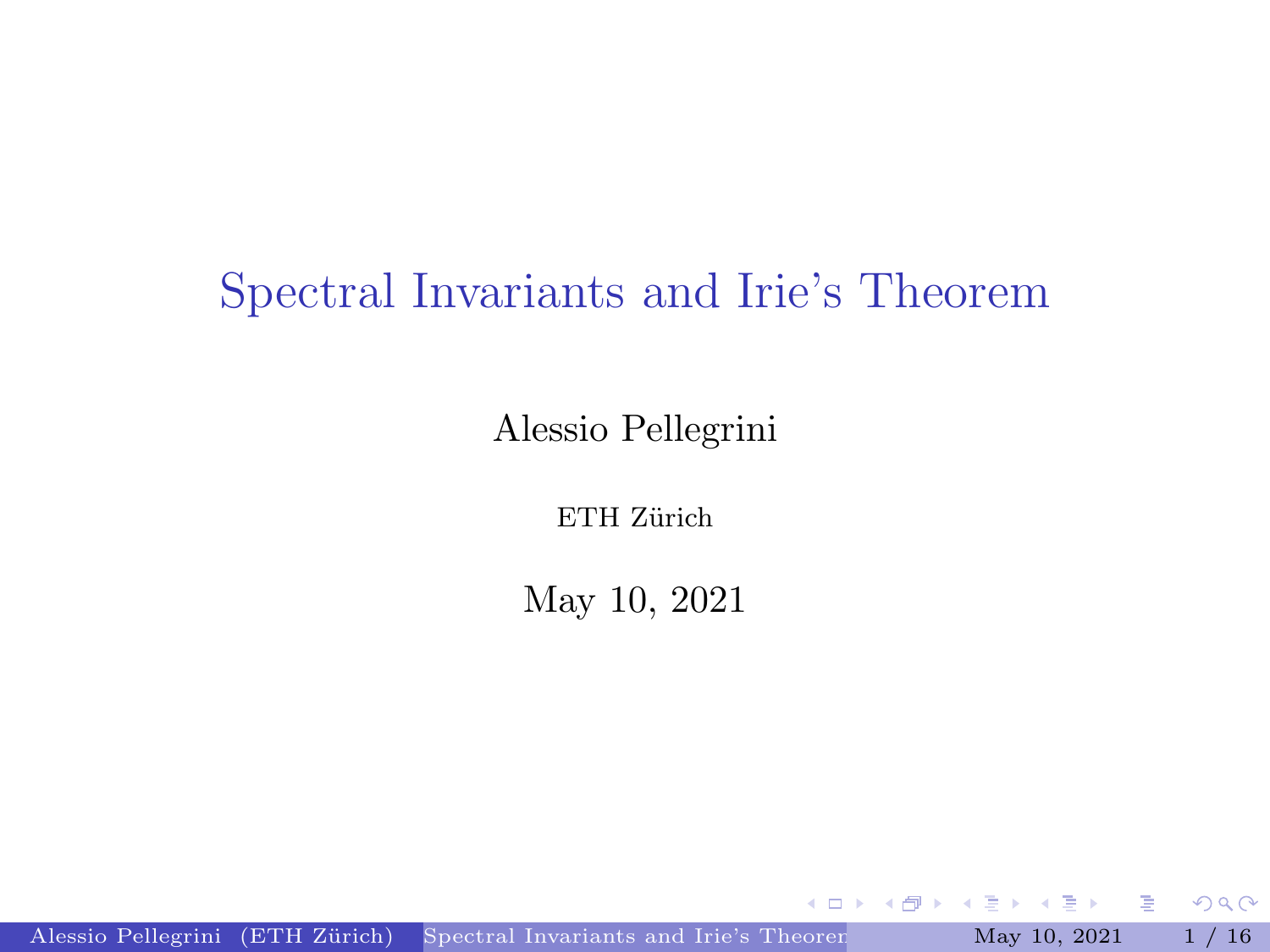### **Overview**

#### 1 [Hamiltonian LS Theory: Spectral Invariants](#page-2-0)

- [Motivation and Definition](#page-2-0)
- [Basic Properties](#page-10-0)
- [Spectrality Axiom](#page-14-0)

#### 2 [Hofer-Zehnder Capacity](#page-17-0)

- [Definition of the Capicity](#page-17-0)
- [Dynamical consequences](#page-26-0)

#### 3 [Spectral Invariants for Symplectic Homology: Irie's Theorem](#page-28-0)

- [Symplectic Homology](#page-28-0)
- [Irie's Theorem](#page-34-0)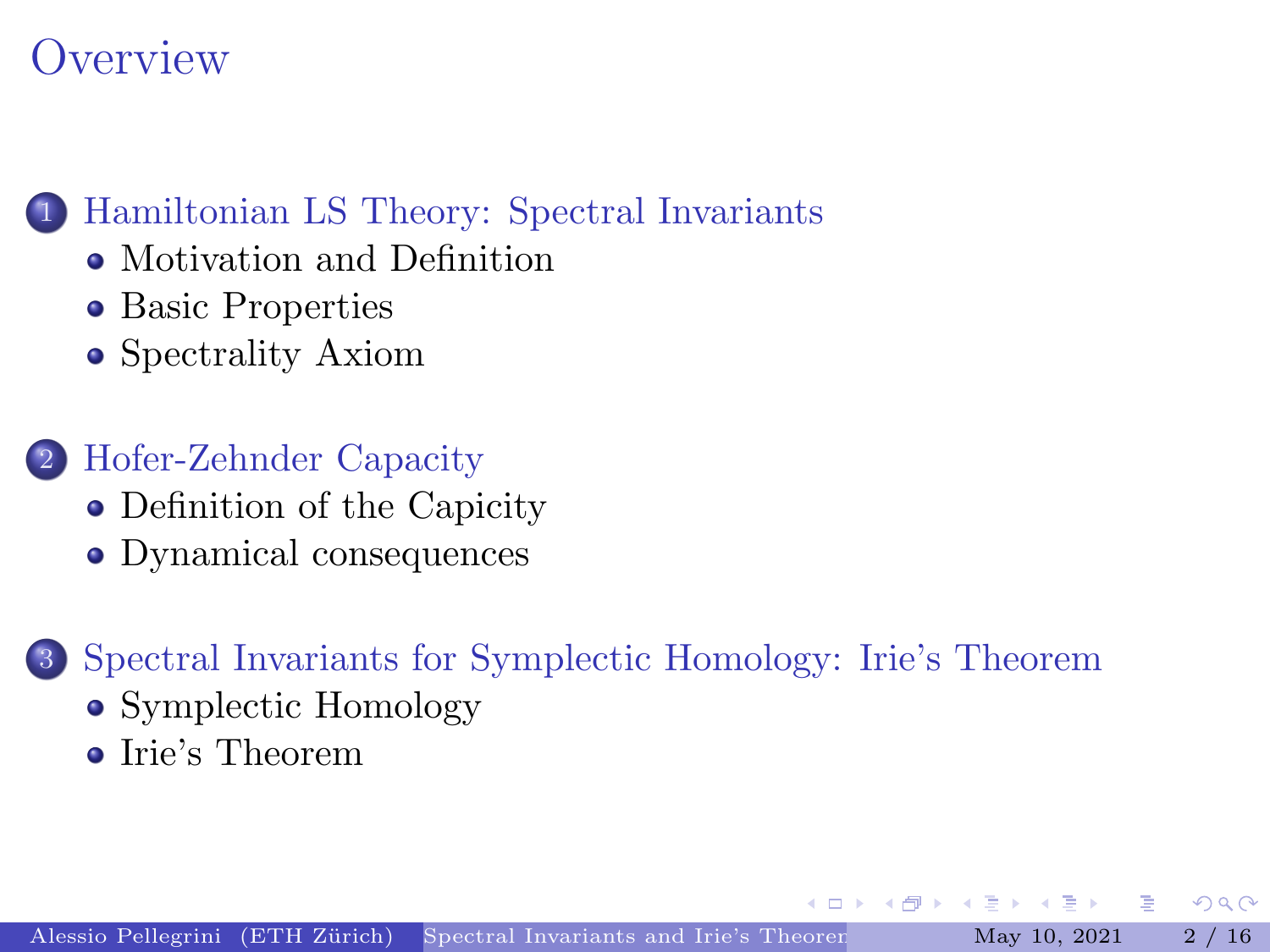<span id="page-2-0"></span>Classical Lusternik-Schnirelmann theory requires a nice action functional  $\mathcal{E}$ .

重

 $2Q$ 

÷,

 $\leftarrow$  $\sim$  $\mathbf{d}$ 

4 n →

4.000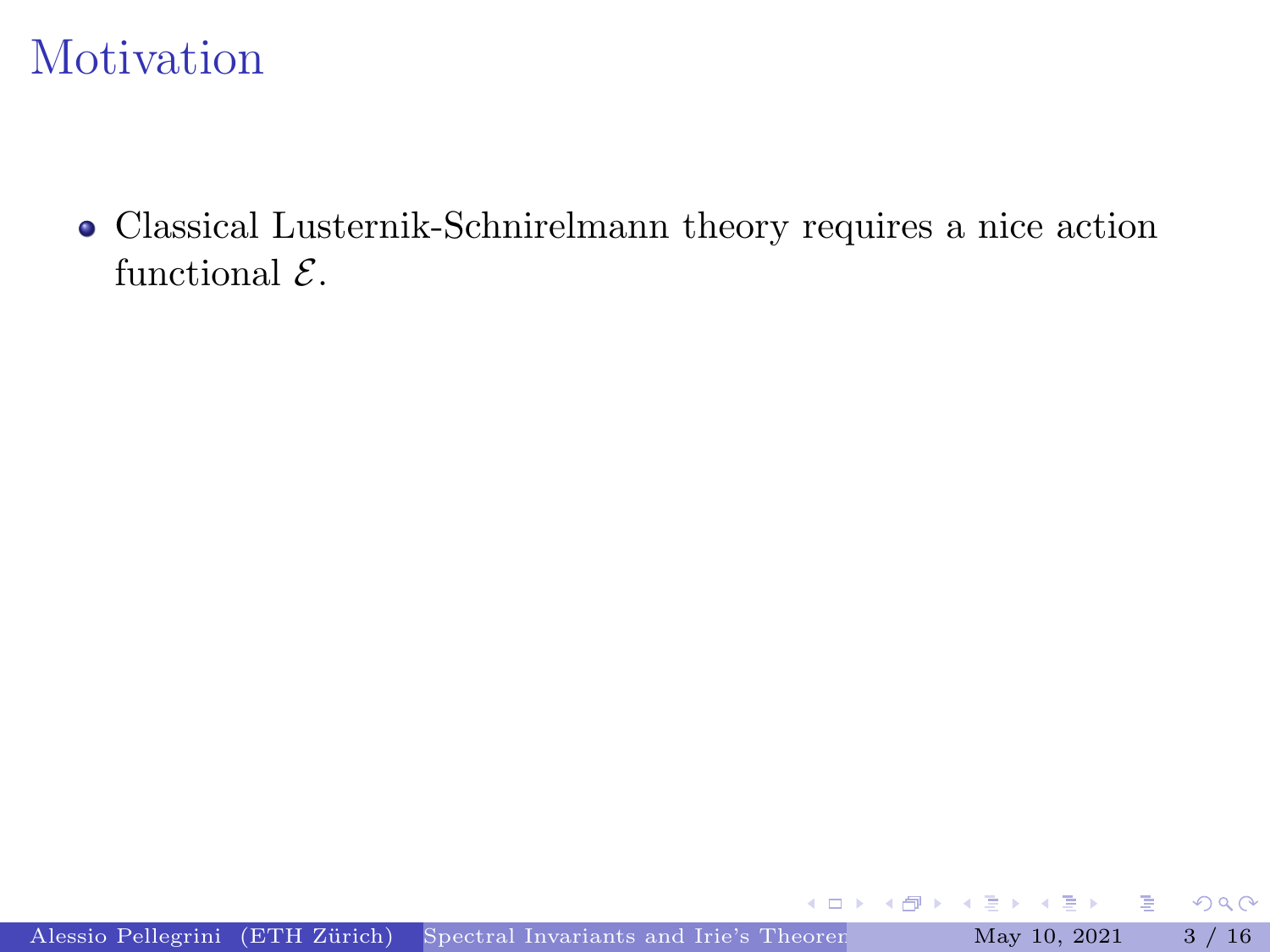- Classical Lusternik-Schnirelmann theory requires a nice action functional  $\mathcal{E}$ .
- In Floer theory we have the Hamiltonian action functional  $\mathcal{A}_H$  on the loop space  $\mathcal{L}M$ :

$$
\mathcal{A}_H\colon \mathcal{L}M \to \mathbb{R}, \ \mathcal{A}_H(\gamma) = -\int_D \bar{\gamma}^*\omega - \int_0^1 H_t(\gamma(t)) dt.
$$

 $\mathbf{p}$ 重

4 0 8

Þ

 $2Q$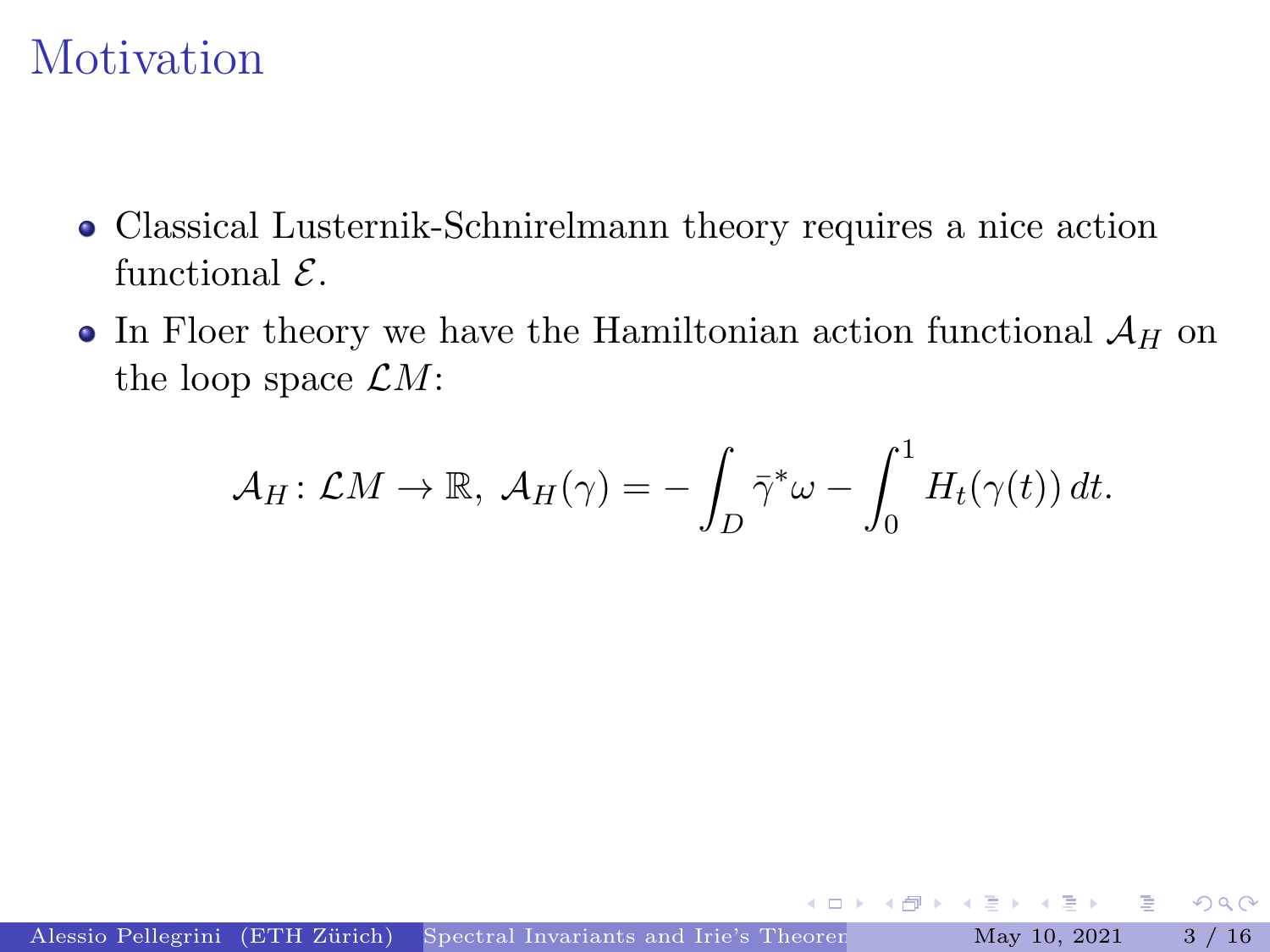- Classical Lusternik-Schnirelmann theory requires a nice action functional  $\mathcal{E}$ .
- In Floer theory we have the Hamiltonian action functional  $\mathcal{A}_H$  on the loop space  $\mathcal{L}M$ :

$$
\mathcal{A}_H\colon \mathcal{L}M \to \mathbb{R}, \ \mathcal{A}_H(\gamma) = -\int_D \bar{\gamma}^*\omega - \int_0^1 H_t(\gamma(t)) dt.
$$

We cannot apply the classical LS theory.

 $\mathbf{p}$ 重 Þ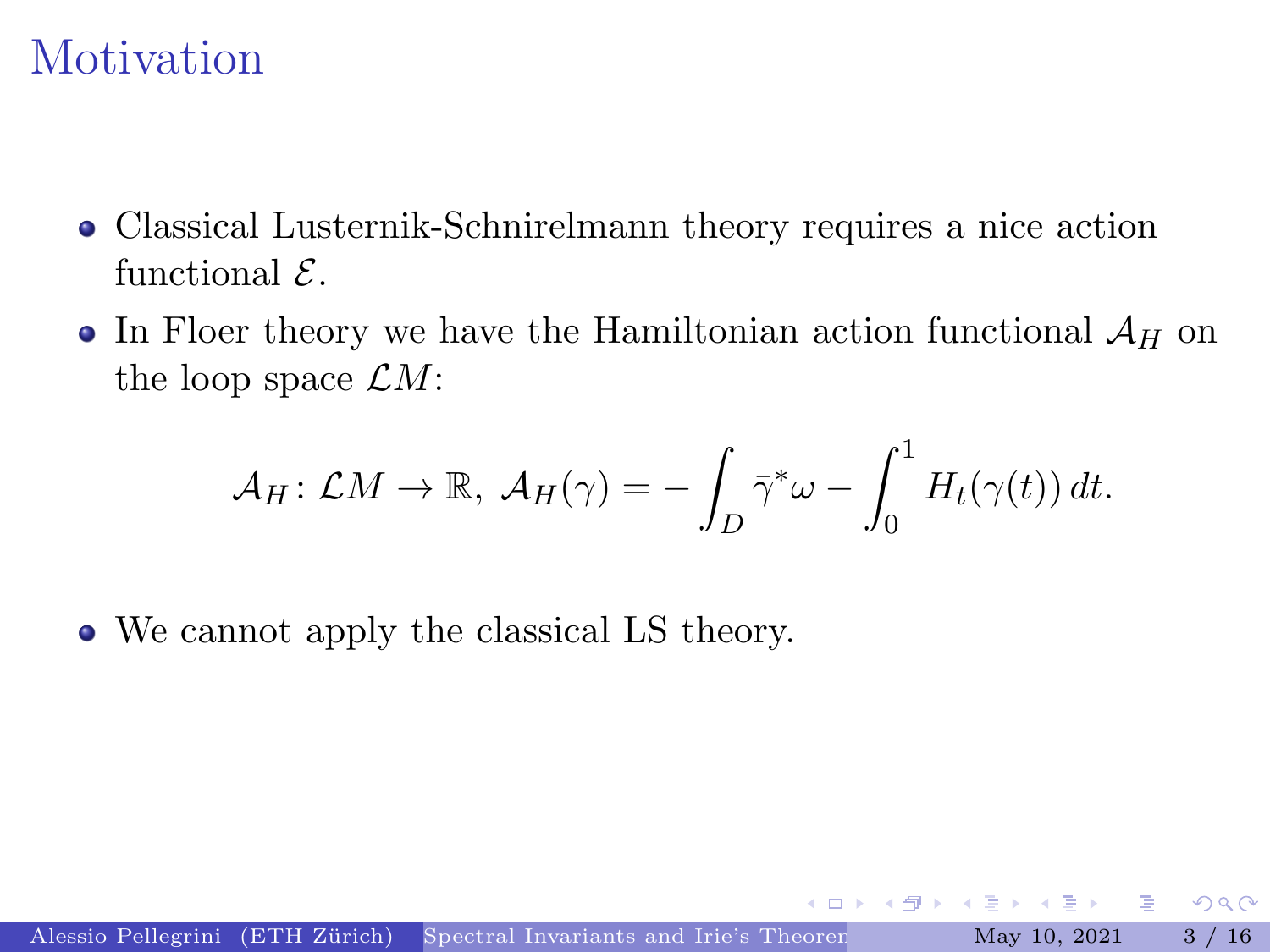- Classical Lusternik-Schnirelmann theory requires a nice action functional  $\mathcal{E}$ .
- In Floer theory we have the Hamiltonian action functional  $\mathcal{A}_H$  on the loop space  $\mathcal{L}M$ :

$$
\mathcal{A}_H\colon \mathcal{L}M \to \mathbb{R}, \ \mathcal{A}_H(\gamma) = -\int_D \bar{\gamma}^*\omega - \int_0^1 H_t(\gamma(t)) dt.
$$

- We cannot apply the classical LS theory.
- However, there is still a well-defined notion of min-max values, called spectral invariants.

 $QQQ$ 

 $\left\{ \begin{array}{ccc} 1 & 1 & 1 \\ 1 & 1 & 1 \end{array} \right.$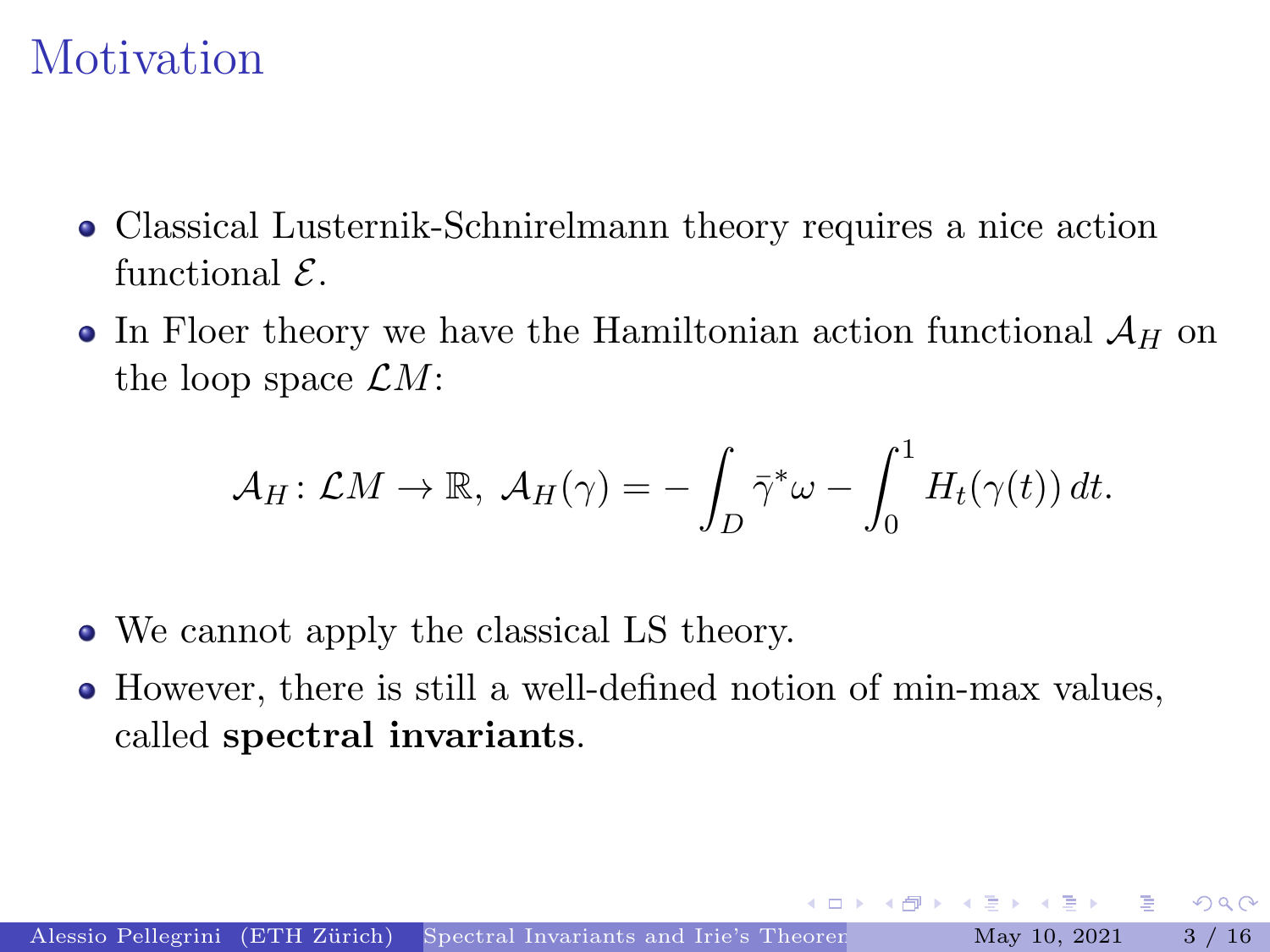#### Definition

For  $\beta \in HF_{\bullet}(H) \setminus \{0\}$  we define the **spectral invariant**  $c_{\beta}(H)$  as

$$
c_{\beta}(H) = \inf_{\sum_i n_i} \max_{x_i \in \beta} \mathcal{A}_H(x_i).
$$

E

 $\leftarrow$ 

重

 $2Q$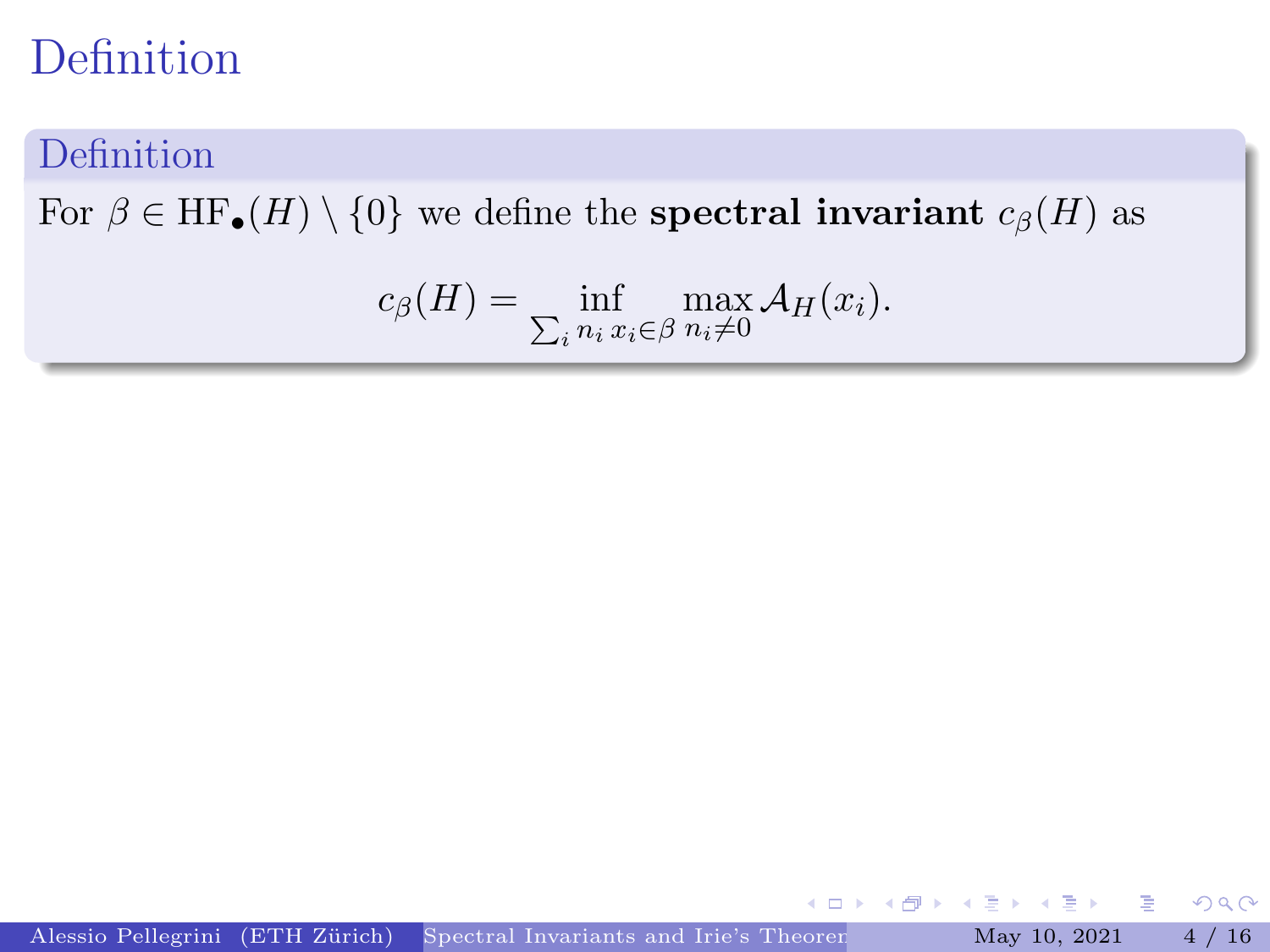#### Definition

For  $\beta \in HF_{\bullet}(H) \setminus \{0\}$  we define the **spectral invariant**  $c_{\beta}(H)$  as

$$
c_{\beta}(H) = \inf_{\sum_i n_i} \max_{x_i \in \beta} \mathcal{A}_H(x_i).
$$

• For  $\beta = 0$  we set  $c_{\beta}(H) = -\infty$ .

活

 $2Q$ 

 $\sim$ D.

 $\leftarrow$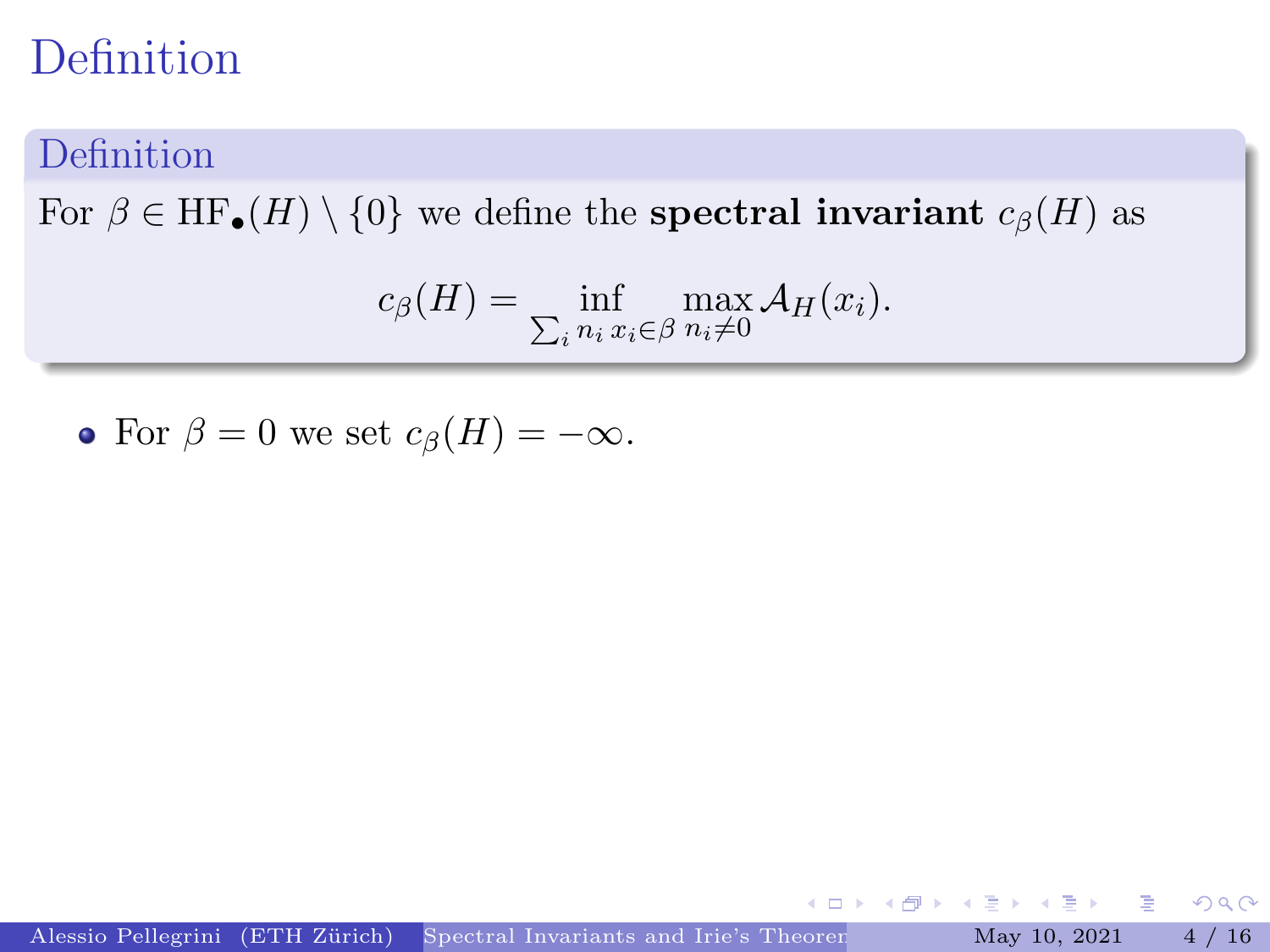#### Definition

For  $\beta \in HF_{\bullet}(H) \setminus \{0\}$  we define the **spectral invariant**  $c_{\beta}(H)$  as

$$
c_{\beta}(H) = \inf_{\sum_i n_i x_i \in \beta} \max_{n_i \neq 0} \mathcal{A}_H(x_i).
$$

• For 
$$
\beta = 0
$$
 we set  $c_{\beta}(H) = -\infty$ .

• Moreover

$$
c_{\beta}(H) = \inf\{a \mid \beta \in \text{im}(i_a)\} = \inf\{a \mid j_a(\beta) = 0\},\
$$

where  $i_a: HF_{\bullet}^{\leq a}(H) \to HF_{\bullet}(H)$  and  $j_a: HF_{\bullet}(H) \to HF_{\bullet}^{\geq a}(H)$ .

 $QQQ$ 

D.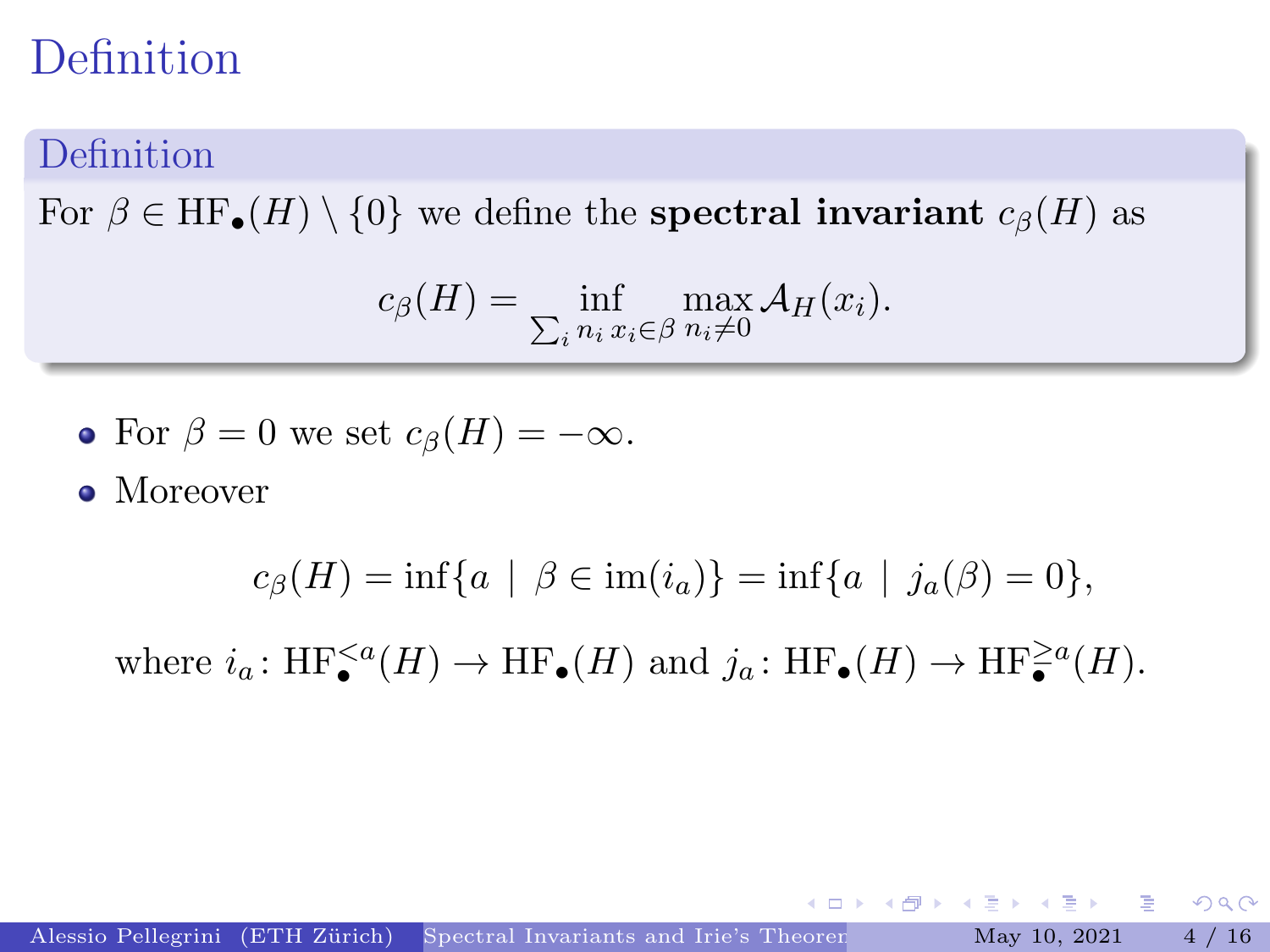#### **Definition**

For  $\beta \in HF_{\bullet}(H) \setminus \{0\}$  we define the **spectral invariant**  $c_{\beta}(H)$  as

$$
c_{\beta}(H) = \inf_{\sum_i n_i x_i \in \beta} \max_{n_i \neq 0} \mathcal{A}_H(x_i).
$$

• For 
$$
\beta = 0
$$
 we set  $c_{\beta}(H) = -\infty$ .

• Moreover

$$
c_{\beta}(H) = \inf\{a \mid \beta \in \text{im}(i_a)\} = \inf\{a \mid j_a(\beta) = 0\},\
$$

where  $i_a: HF_{\bullet}^{\leq a}(H) \to HF_{\bullet}(H)$  and  $j_a: HF_{\bullet}(H) \to HF_{\bullet}^{\geq a}(H)$ . • If  $d < c_{\beta}(H)$  then  $\beta \notin \text{im}(i_d)$  and  $j_d(\beta) \neq 0$ .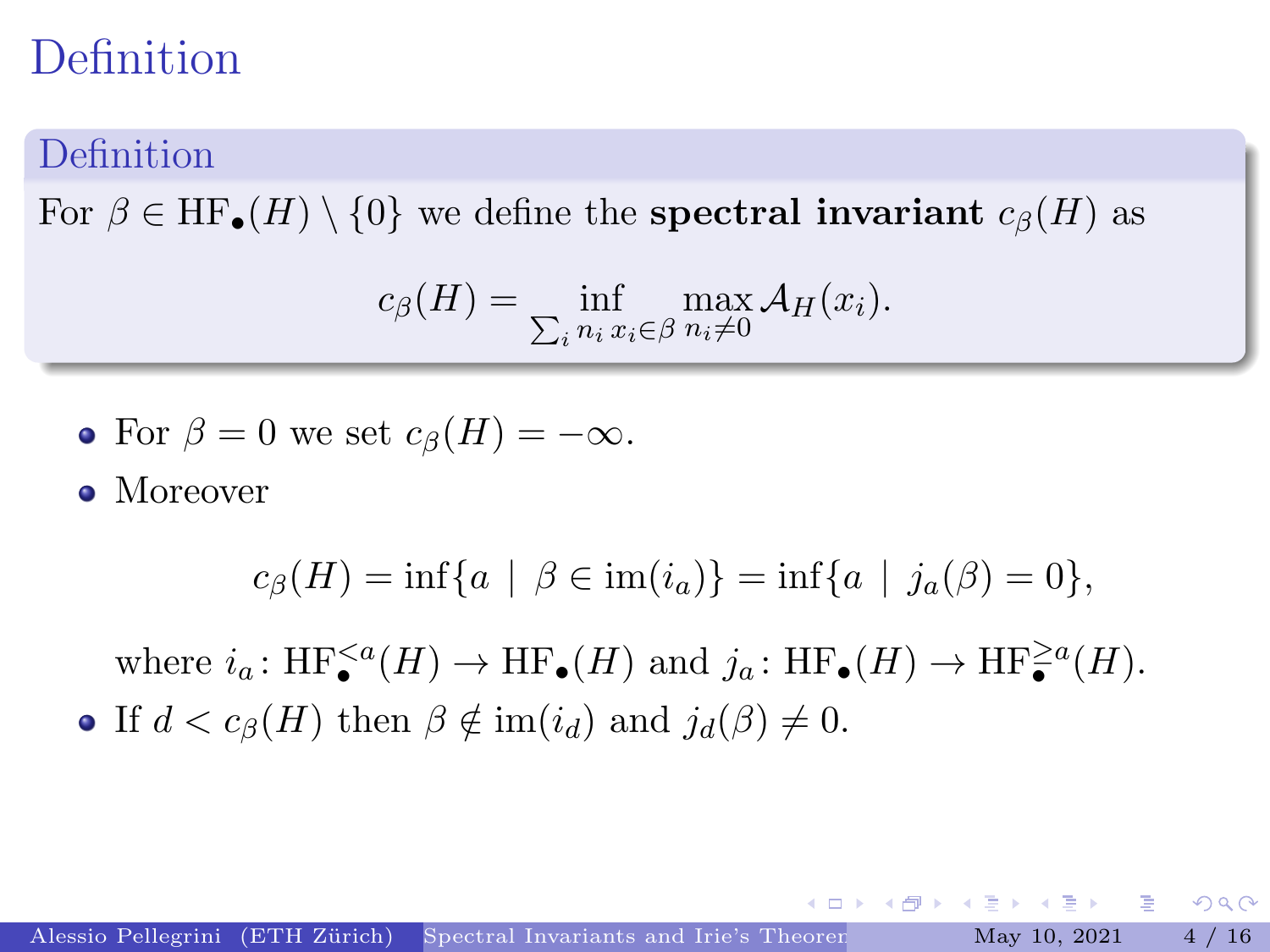<span id="page-10-0"></span>If H is autonomous and  $C^2$ -small, then  $c_\beta(H) = c_\beta^{\text{LS}}(-H)$  where  $\beta \in HF_{\bullet}(H) \cong \text{HM}_{\bullet}(-H) \cong H_{\bullet}(M).$ 

Þ

 $QQ$ 

E

4 0 8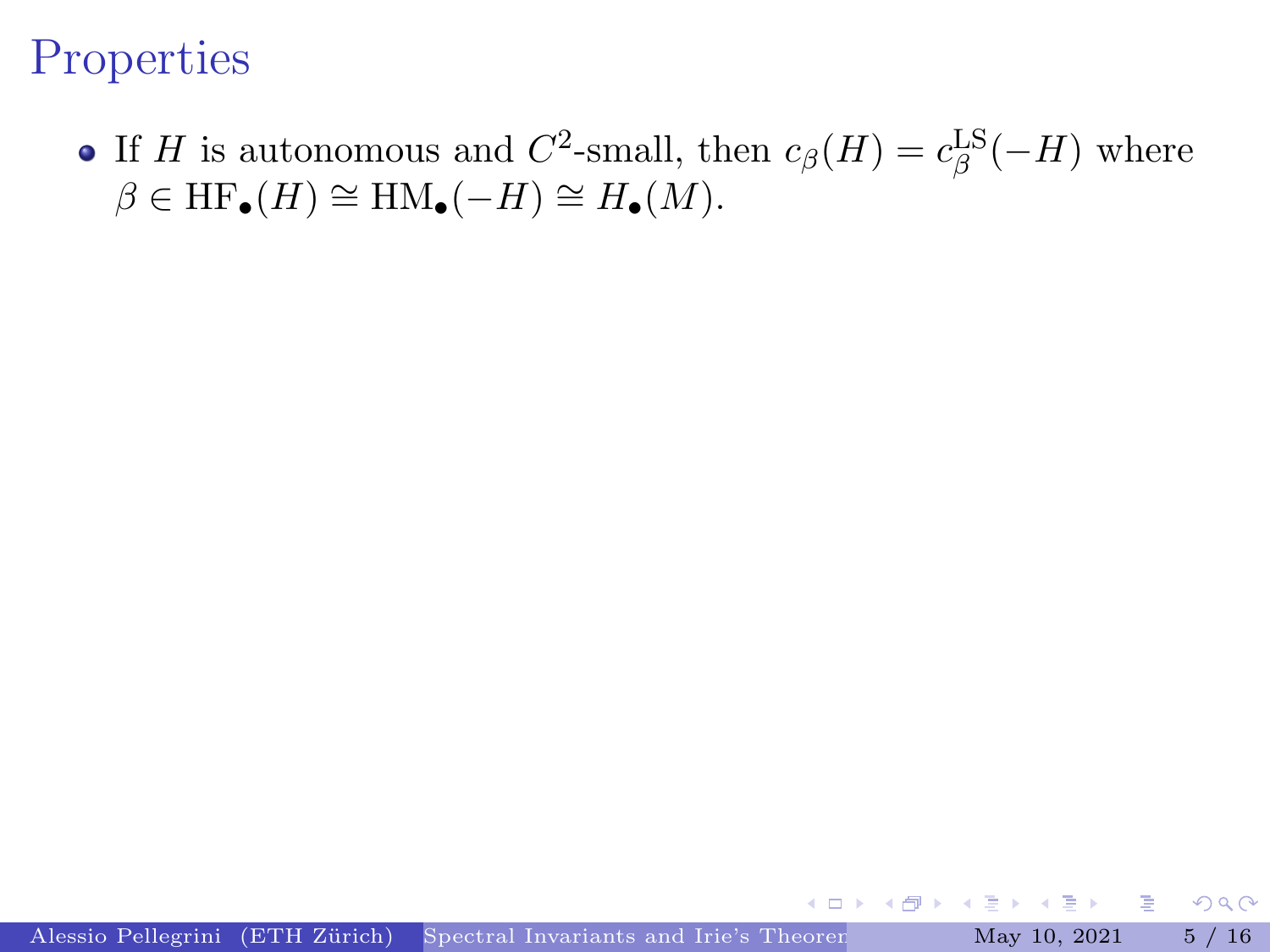- If H is autonomous and  $C^2$ -small, then  $c_\beta(H) = c_\beta^{\text{LS}}(-H)$  where  $\beta \in HF_{\bullet}(H) \cong \text{HM}_{\bullet}(-H) \cong H_{\bullet}(M).$
- In particular, for H as above and  $\beta = [M]$ :

$$
c_{[M]}(H) = c_{[M]}^{\text{LS}}(-H) = \max(-H) = -\min H.
$$

D. Þ

4 0 8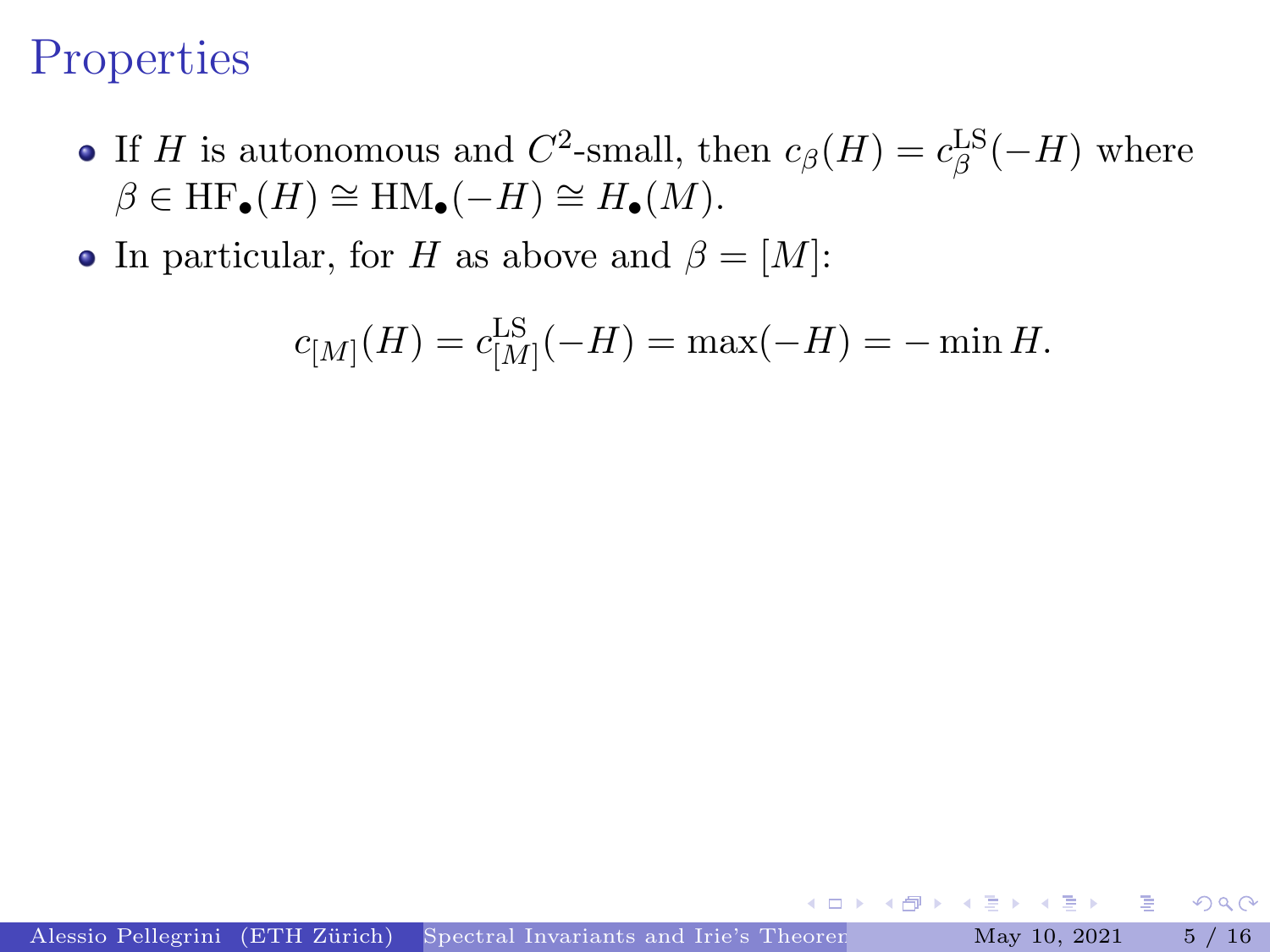- If H is autonomous and  $C^2$ -small, then  $c_\beta(H) = c_\beta^{\text{LS}}(-H)$  where  $\beta \in HF_{\bullet}(H) \cong \text{HM}_{\bullet}(-H) \cong H_{\bullet}(M).$
- In particular, for H as above and  $\beta = [M]$ :

$$
c_{[M]}(H) = c_{[M]}^{\text{LS}}(-H) = \max(-H) = -\min H.
$$

For two (non-degenerate) Hamiltonians  $H_t$ ,  $G_t$ :  $M \to \mathbb{R}$  we have

$$
|c_{\beta}(H)-c_{\beta}(G)|\leq ||H-G||_{C^{0}(S^{1}\times M)}.
$$

 $\mathbf{A} \rightarrow \mathbf{B}$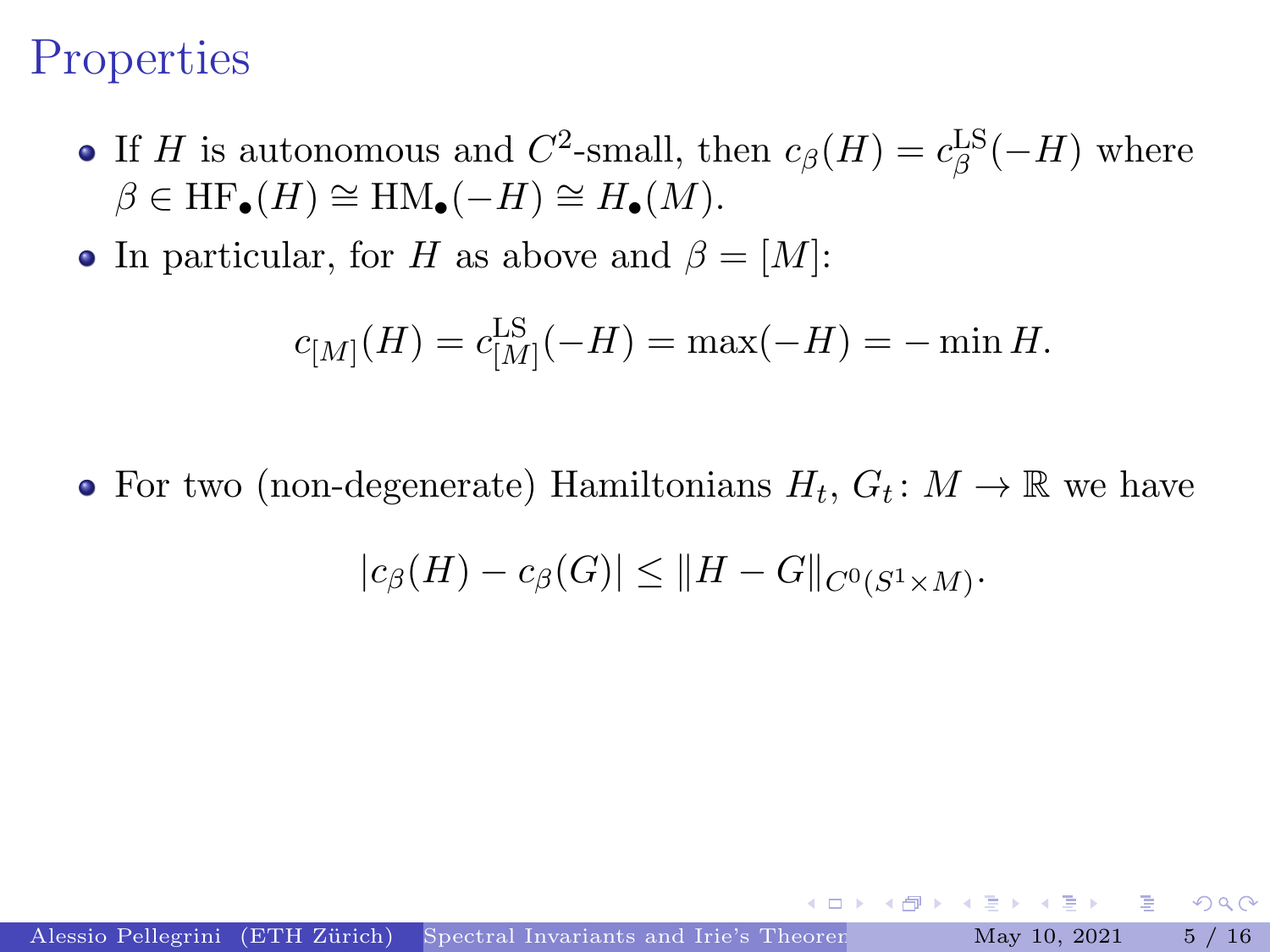- If H is autonomous and  $C^2$ -small, then  $c_\beta(H) = c_\beta^{\text{LS}}(-H)$  where  $\beta \in HF_{\bullet}(H) \cong \text{HM}_{\bullet}(-H) \cong H_{\bullet}(M).$
- In particular, for H as above and  $\beta = [M]$ :

$$
c_{[M]}(H) = c_{[M]}^{\text{LS}}(-H) = \max(-H) = -\min H.
$$

For two (non-degenerate) Hamiltonians  $H_t$ ,  $G_t$ :  $M \to \mathbb{R}$  we have  $|c_{\beta}(H) - c_{\beta}(G)| \leq ||H - G||_{C^{0}(S^{1} \times M)}.$ 

 $\bullet$  For degenerate Hamiltonians  $K$ :

$$
c_{\beta}(K) = \lim_{n \to \infty} c_{\beta}(H_n), \quad H_n \xrightarrow{C^2} K.
$$

 $QQQ$ 

 $\left\{ \left\vert \mathbf{a}\right\vert \mathbf{b}\right\}$  , and  $\left\vert \mathbf{a}\right\vert \mathbf{b}$  , and  $\mathbf{b}$  , and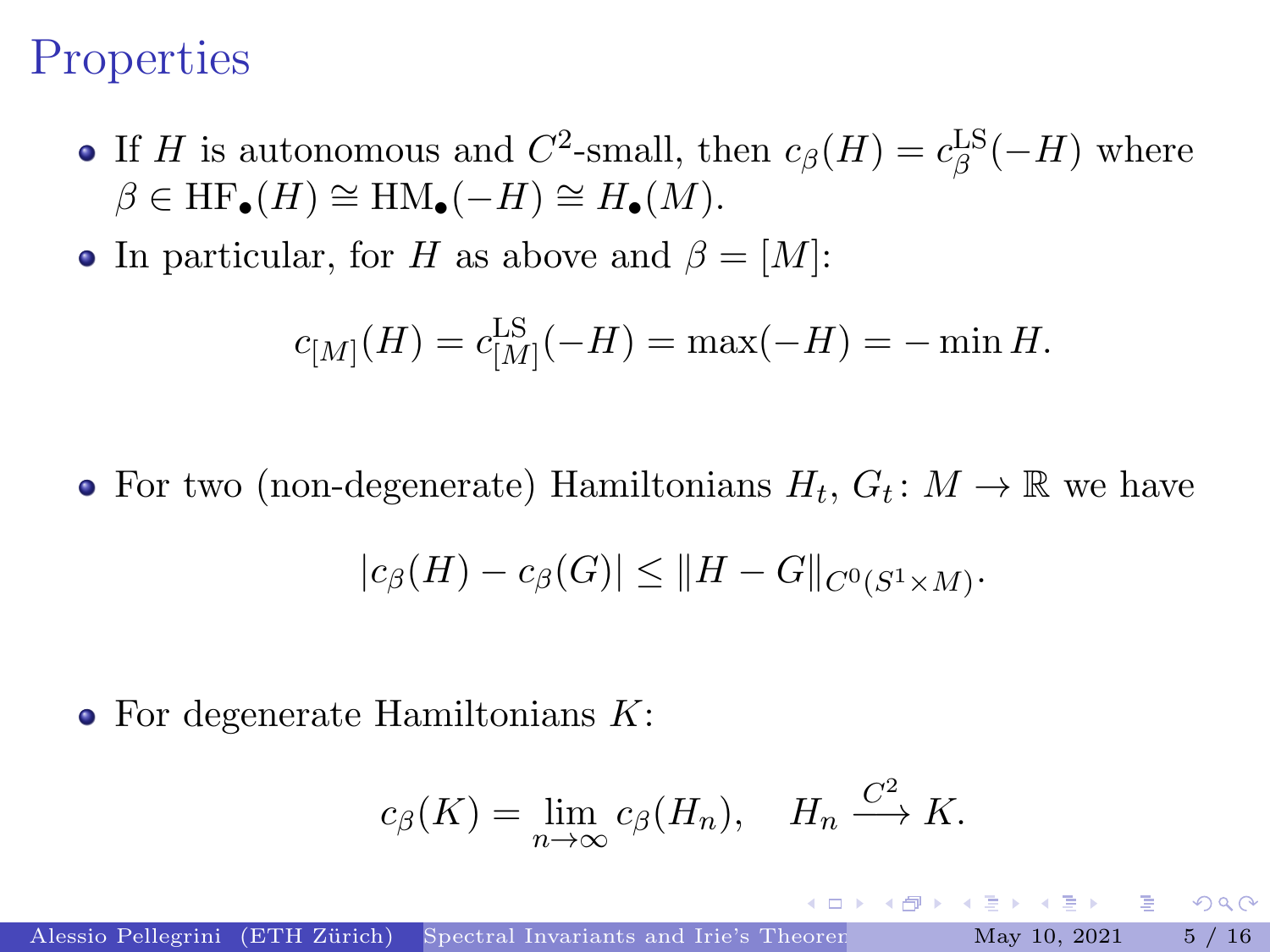# <span id="page-14-0"></span>Spectrality Axiom

• In the classical LS-theory we have seen that the min-max values are critical values. The same holds in the Hamiltonian setting: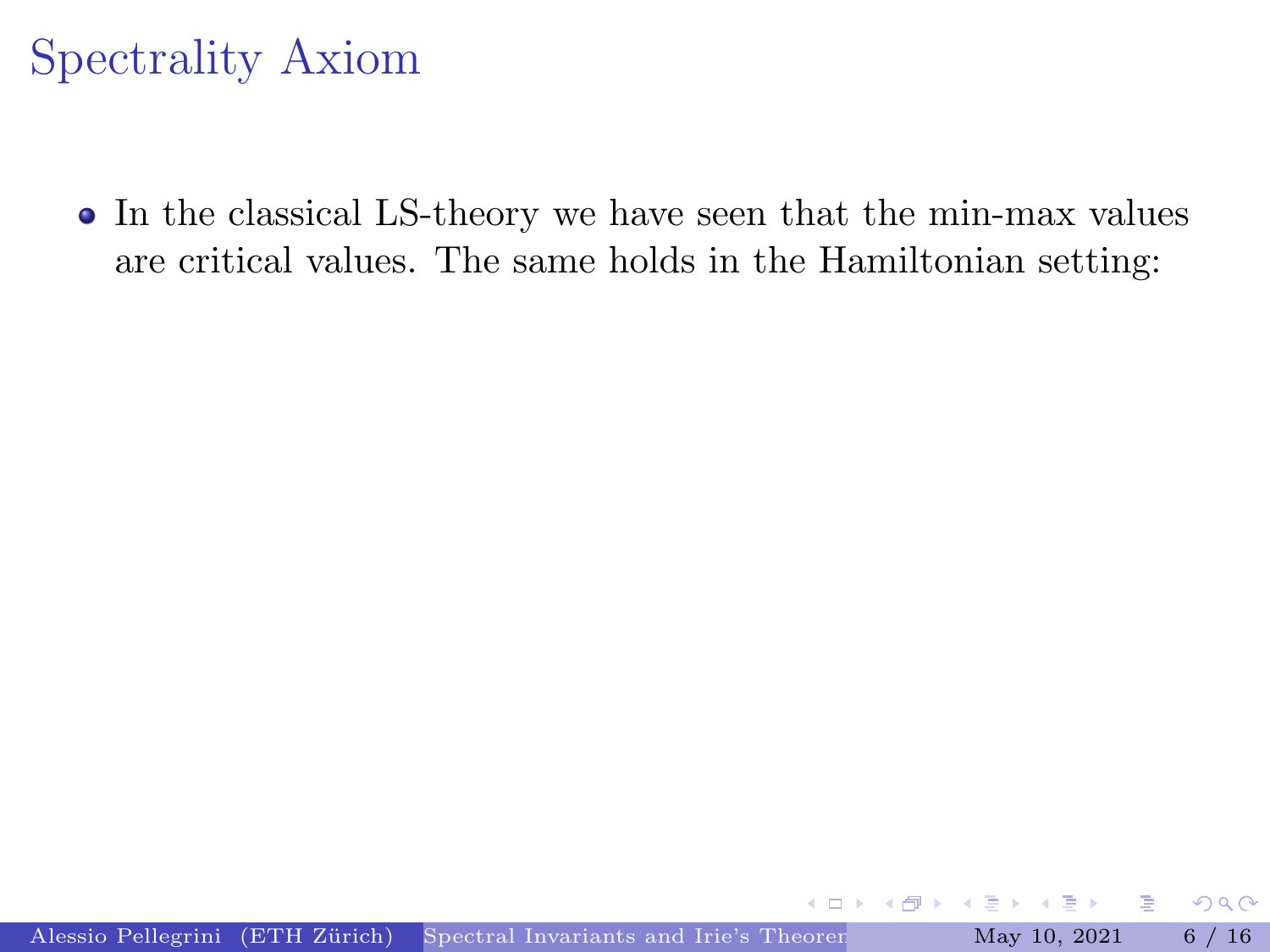# Spectrality Axiom

• In the classical LS-theory we have seen that the min-max values are critical values. The same holds in the Hamiltonian setting:

#### Theorem (Oh, Usher)

Let H be a (non)-degenerate Hamiltonian. Then for every non-zero  $\beta$ we have

$$
c_{\beta}(H) = \mathcal{A}_H(x),
$$

for some Hamiltonian orbit  $x\colon S^1 \to M$  (i.e.  $\dot{x} = X_H(x)$ ).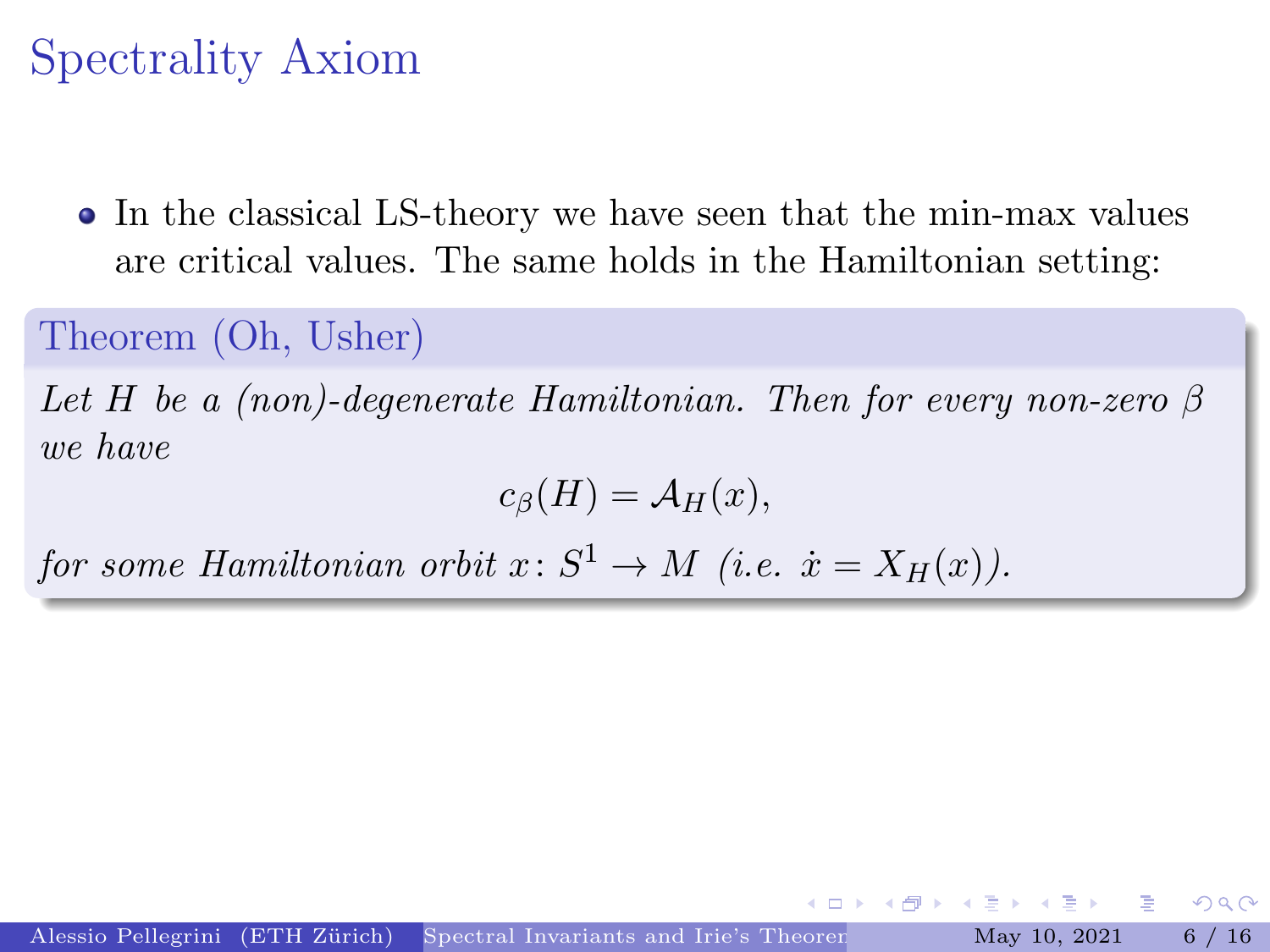# Spectrality Axiom

• In the classical LS-theory we have seen that the min-max values are critical values. The same holds in the Hamiltonian setting:

#### Theorem (Oh, Usher)

Let H be a (non)-degenerate Hamiltonian. Then for every non-zero  $\beta$ we have

$$
c_{\beta}(H) = \mathcal{A}_H(x),
$$

for some Hamiltonian orbit  $x\colon S^1 \to M$  (i.e.  $\dot{x} = X_H(x)$ ).

• Phrased "differently",

$$
c_{\beta}(H) \in \mathcal{P}(H) := \{ \mathcal{A}_H(x) \mid x \in \mathcal{L}M, \, \dot{x} = X_H(x) \}.
$$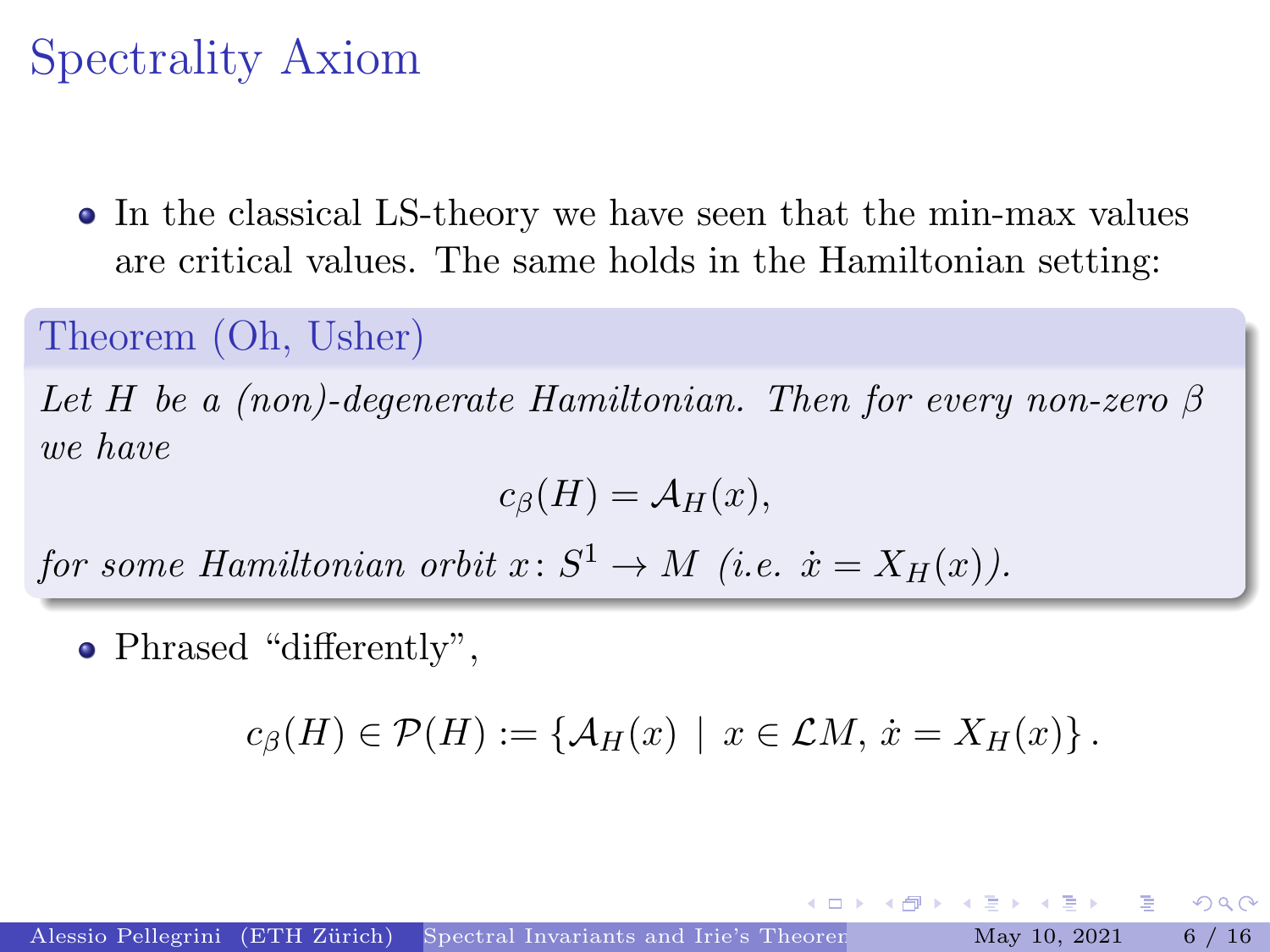<span id="page-17-0"></span>• Now let  $(W, \omega)$  be a symplectic manifold, possibly with boundary  $\partial W = \Sigma \neq \emptyset$ . Roughly speaking,  $C_{\text{HZ}}(W, \omega) \in [0, +\infty]$  is the biggest possible oscillation of  $F: W \to \mathbb{R}$ .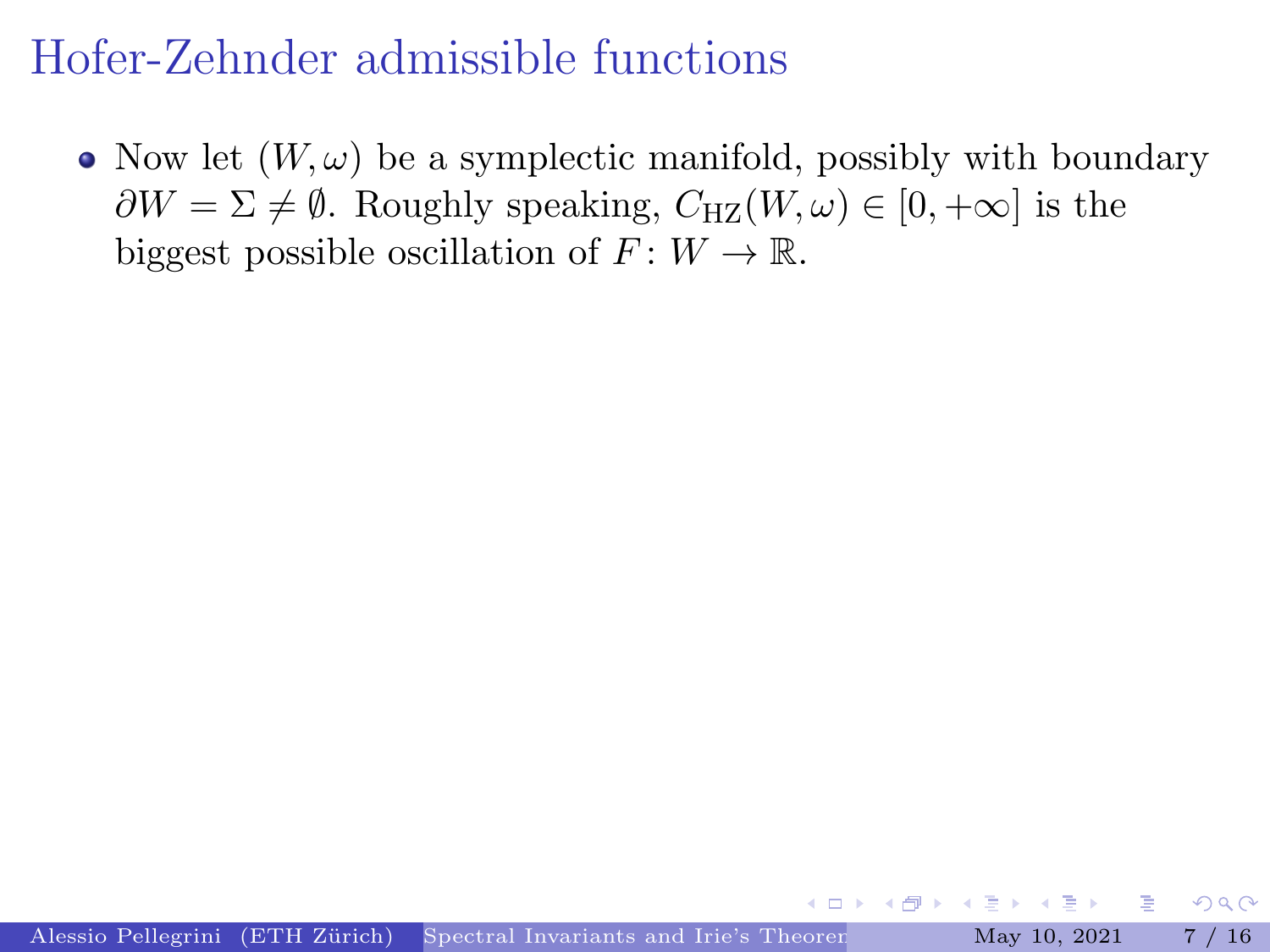- Now let  $(W, \omega)$  be a symplectic manifold, possibly with boundary  $\partial W = \Sigma \neq \emptyset$ . Roughly speaking,  $C_{\text{HZ}}(W, \omega) \in [0, +\infty]$  is the biggest possible oscillation of  $F: W \to \mathbb{R}$ .
- We say that  $F: W \to \mathbb{R}$  is admissible if:

 $2Q$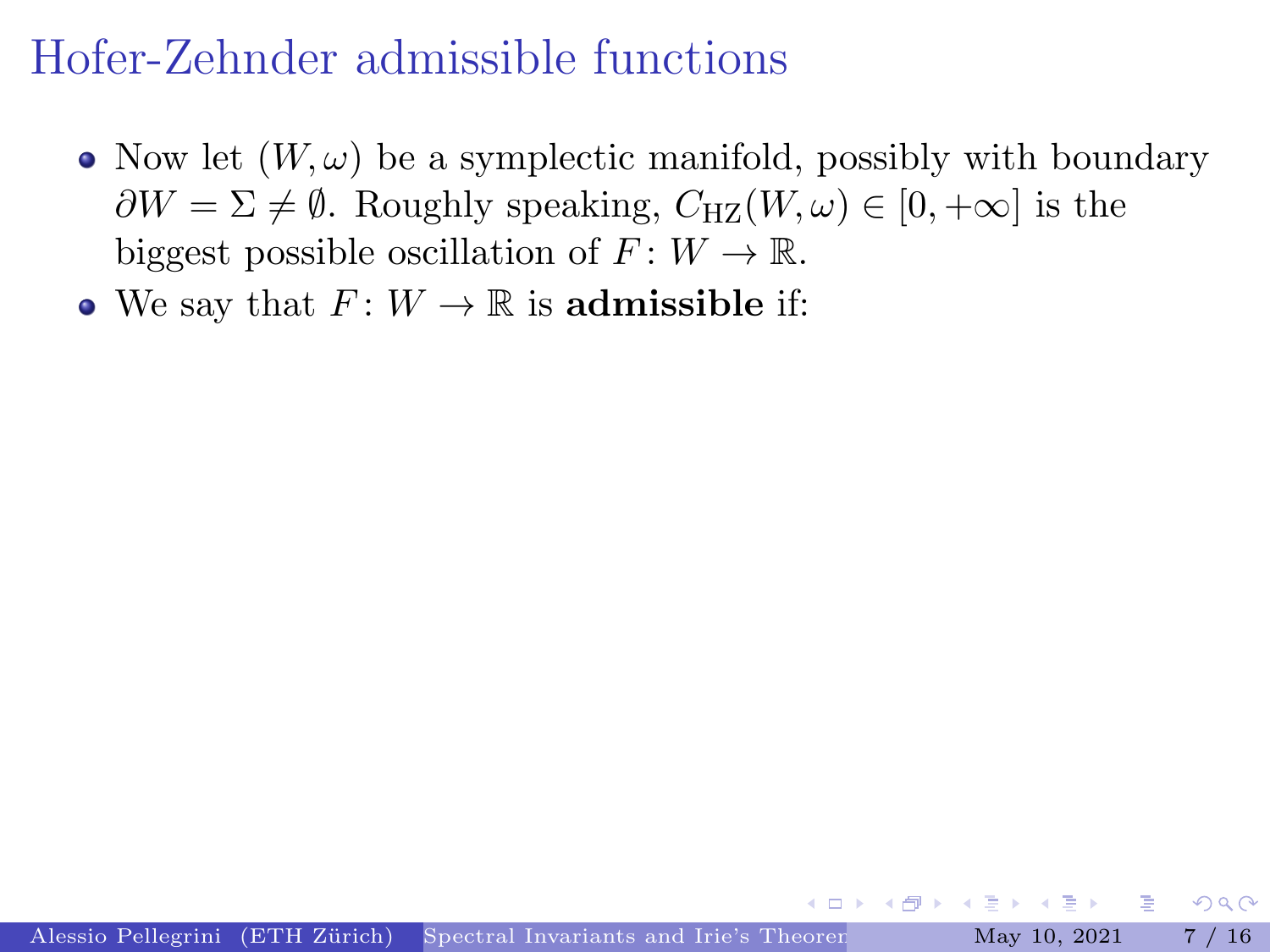- Now let  $(W, \omega)$  be a symplectic manifold, possibly with boundary  $\partial W = \Sigma \neq \emptyset$ . Roughly speaking,  $C_{\text{HZ}}(W, \omega) \in [0, +\infty]$  is the biggest possible oscillation of  $F: W \to \mathbb{R}$ .
- We say that  $F: W \to \mathbb{R}$  is admissible if:

$$
\quad \blacktriangleright \ \ F \leq 0,
$$

 $2Q$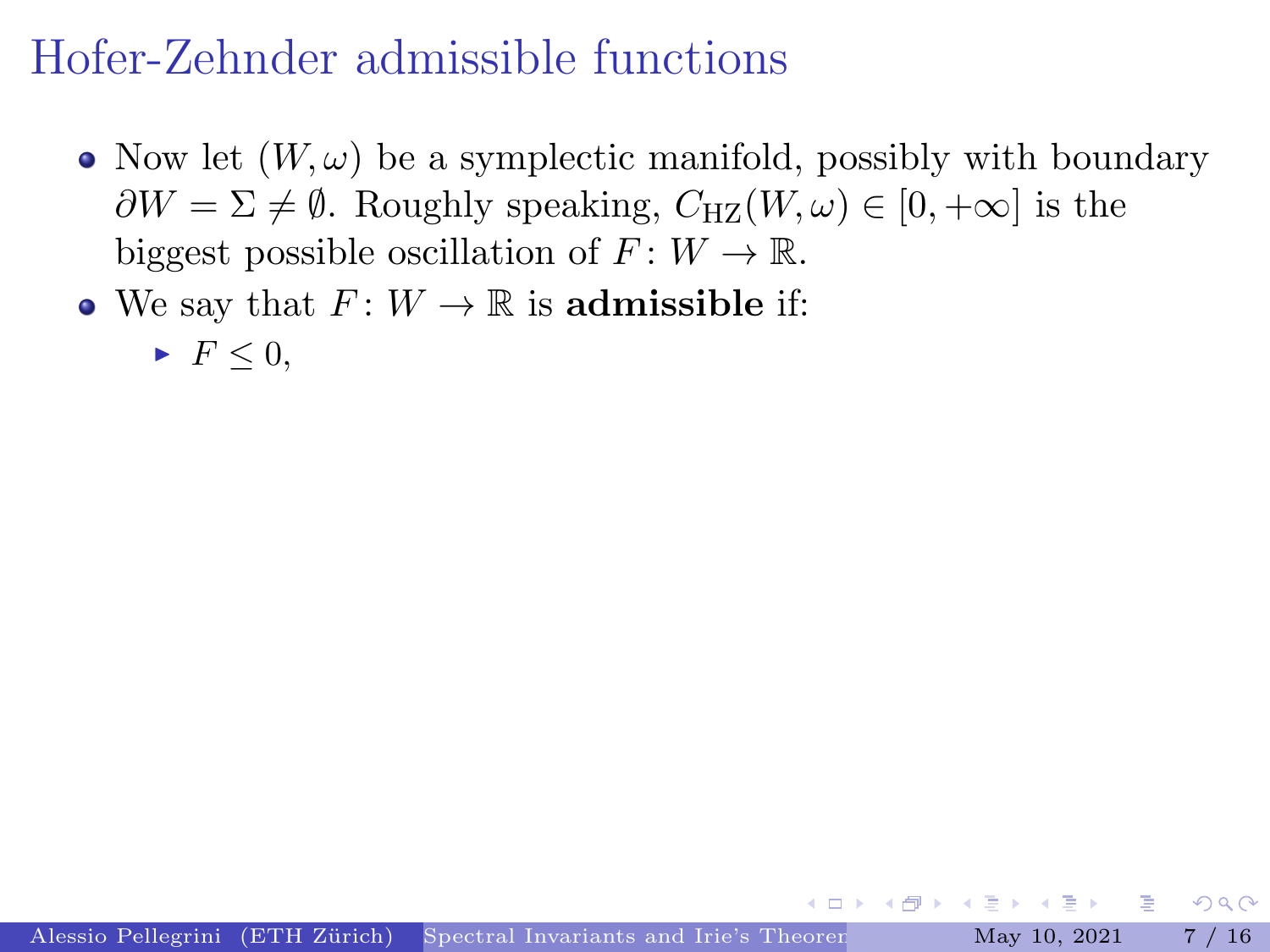- Now let  $(W, \omega)$  be a symplectic manifold, possibly with boundary  $\partial W = \Sigma \neq \emptyset$ . Roughly speaking,  $C_{\text{HZ}}(W, \omega) \in [0, +\infty]$  is the biggest possible oscillation of  $F: W \to \mathbb{R}$ .
- We say that  $F: W \to \mathbb{R}$  is admissible if:
	- $\blacktriangleright$   $F \leq 0$ ,
	- If there exists an open set  $V \subseteq W$  such that  $F|_V \equiv \min F$  and

 $\Omega$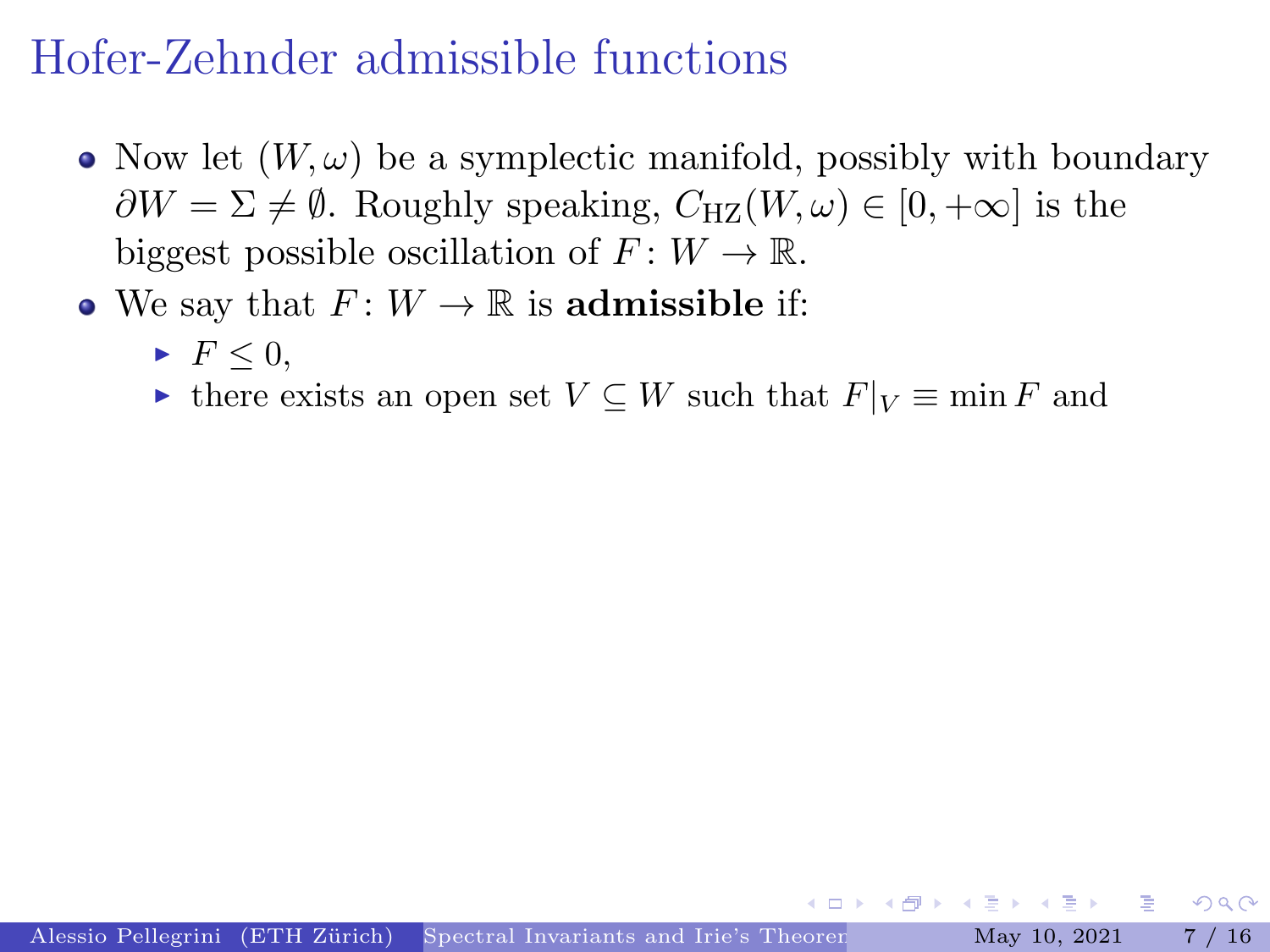- Now let  $(W, \omega)$  be a symplectic manifold, possibly with boundary  $\partial W = \Sigma \neq \emptyset$ . Roughly speaking,  $C_{\text{HZ}}(W, \omega) \in [0, +\infty]$  is the biggest possible oscillation of  $F: W \to \mathbb{R}$ .
- We say that  $F: W \to \mathbb{R}$  is admissible if:
	- $\blacktriangleright$   $F \leq 0$ .
	- If there exists an open set  $V \subseteq W$  such that  $F|_V \equiv \min F$  and
	- In there exists a compact set  $K \subseteq W$  such that  $F(W \setminus K) \equiv 0$ .

 $\Omega$ 

 $\left\{ \begin{array}{ccc} 1 & 1 & 1 \\ 1 & 1 & 1 \end{array} \right.$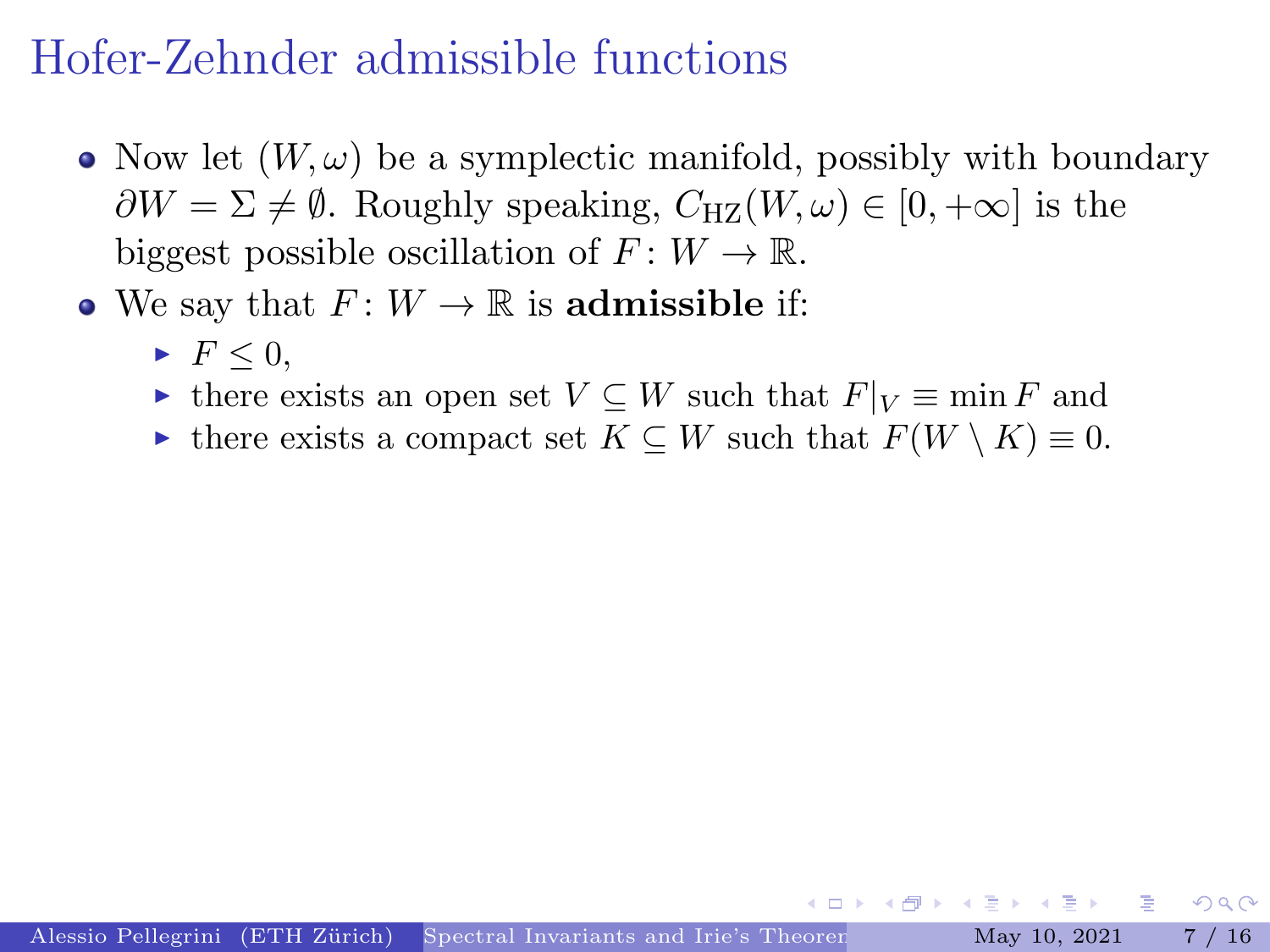- Now let  $(W, \omega)$  be a symplectic manifold, possibly with boundary  $\partial W = \Sigma \neq \emptyset$ . Roughly speaking,  $C_{\text{HZ}}(W, \omega) \in [0, +\infty]$  is the biggest possible oscillation of  $F: W \to \mathbb{R}$ .
- We say that  $F: W \to \mathbb{R}$  is admissible if:
	- $\blacktriangleright$   $F \leq 0$ .
	- If there exists an open set  $V \subseteq W$  such that  $F|_V \equiv \min F$  and
	- In there exists a compact set  $K \subseteq W$  such that  $F(W \setminus K) \equiv 0$ .
- Picture:

 $\Omega$ 

 $\left\{ \begin{array}{ccc} 1 & 1 & 1 \\ 1 & 1 & 1 \end{array} \right.$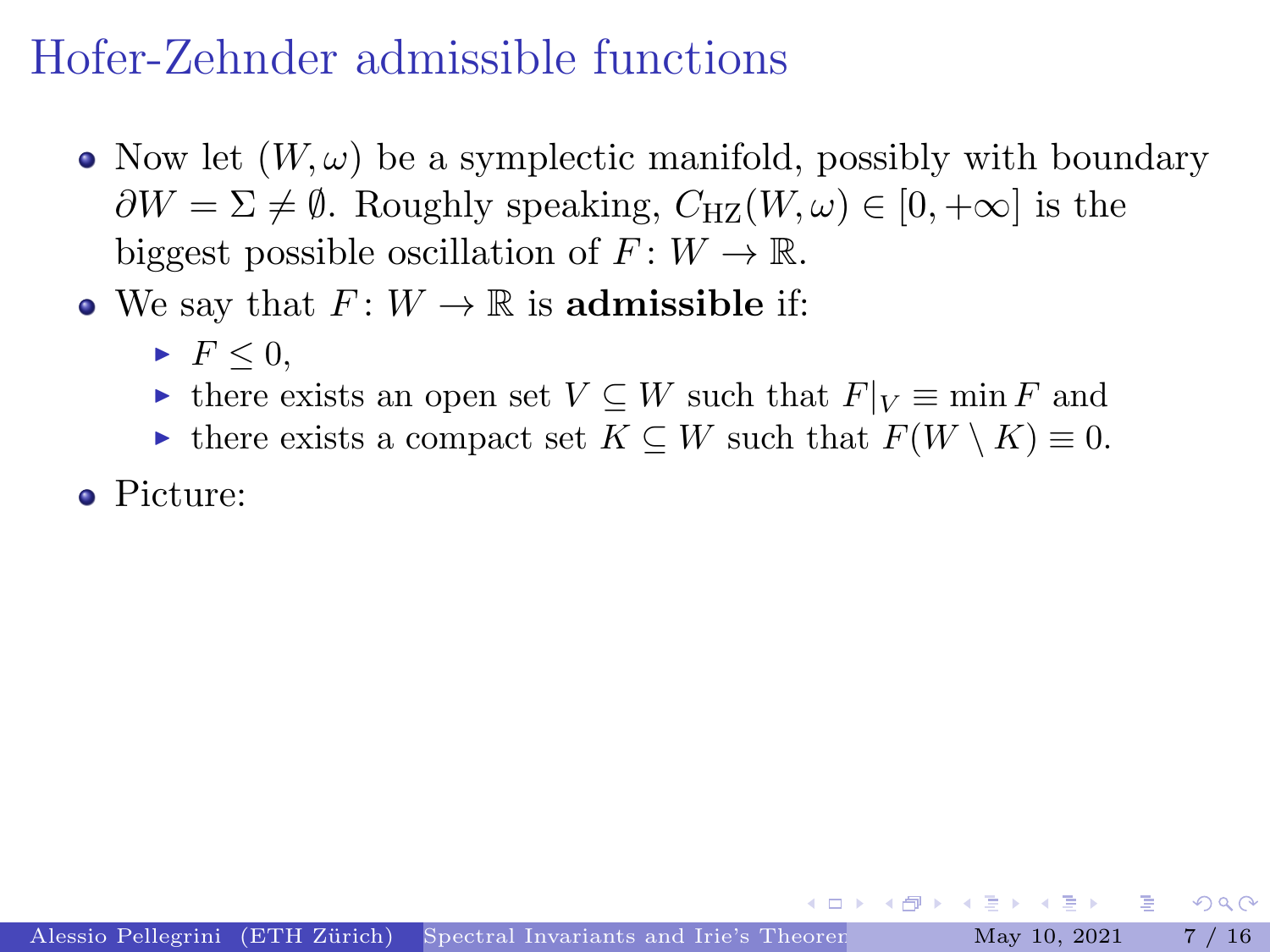• If additionally the *contractible* periodic orbits  $x: [0, T] \to W$  of  $X_F$ are either trivial (i.e.  $T = 0$ ) or of period strictly greater than 1 (i.e.  $T > 1$ ), we shall call F **Hofer-Zehnder admissible**.

 $\Omega$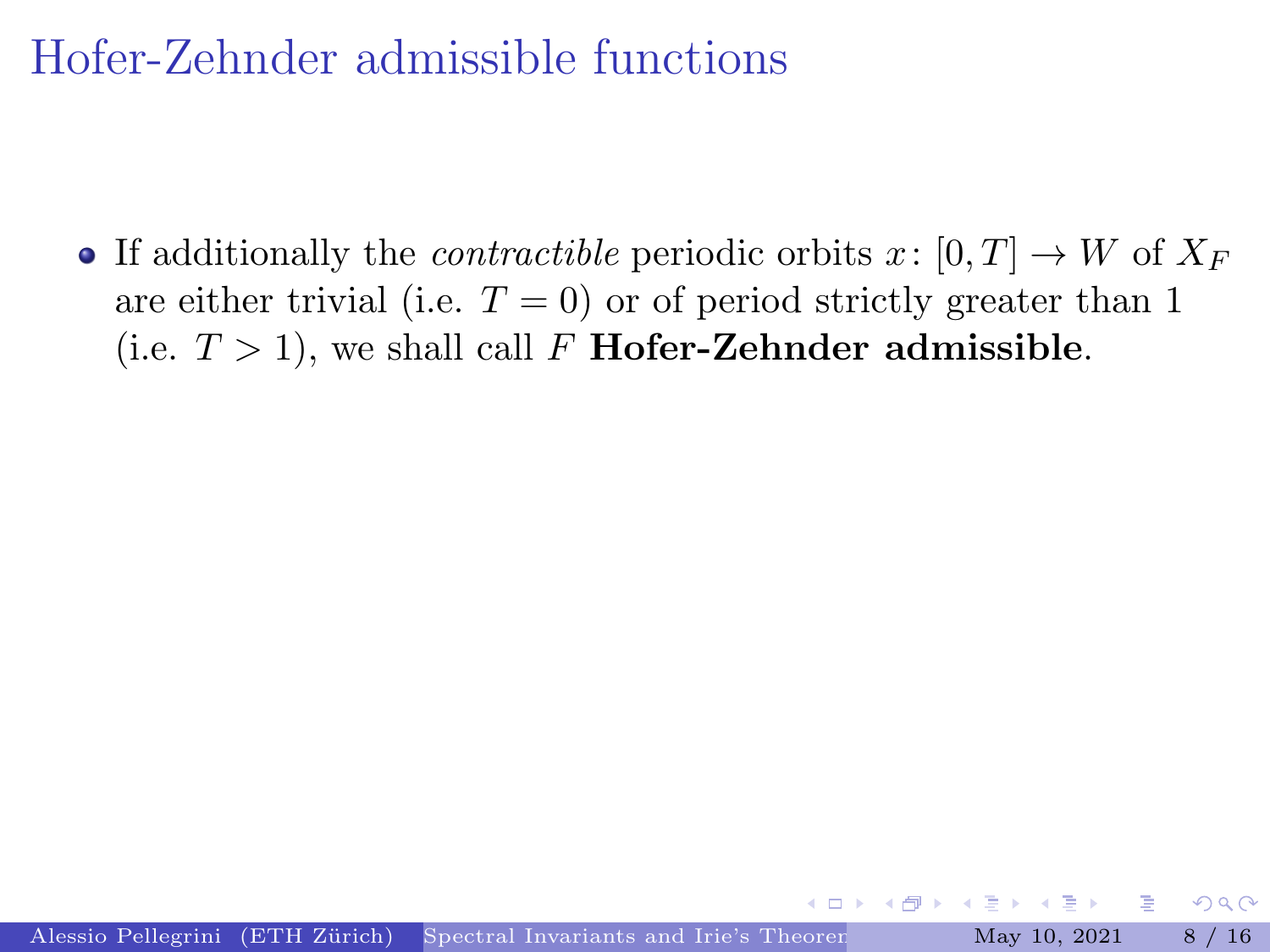• If additionally the *contractible* periodic orbits  $x: [0, T] \to W$  of  $X_F$ are either trivial (i.e.  $T = 0$ ) or of period strictly greater than 1 (i.e.  $T > 1$ ), we shall call F **Hofer-Zehnder admissible.** 

#### Definition

#### We define the **Hofer-Zehnder capacity** as

 $C_{\text{HZ}}(W,\omega) = \sup \{-\min F \mid F : W \to \mathbb{R} \text{ is Hofer-Zehnder admissible}\}.$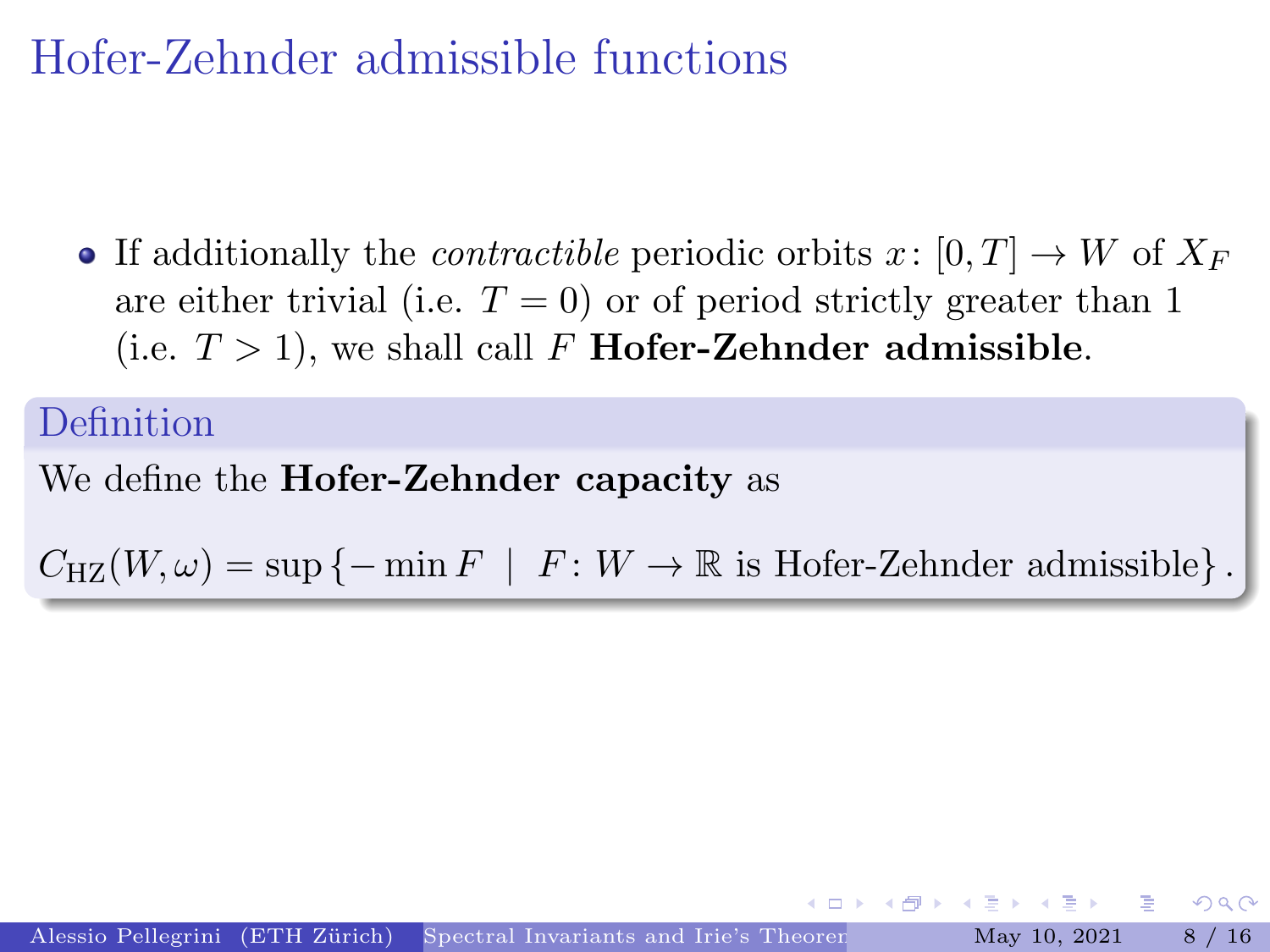• If additionally the *contractible* periodic orbits  $x: [0, T] \to W$  of  $X_F$ are either trivial (i.e.  $T = 0$ ) or of period strictly greater than 1 (i.e.  $T > 1$ ), we shall call F **Hofer-Zehnder admissible.** 

#### Definition

#### We define the **Hofer-Zehnder capacity** as

 $C_{\text{HZ}}(W,\omega) = \sup \{-\min F \mid F : W \to \mathbb{R} \text{ is Hofer-Zehnder admissible}\}.$ 

The finiteness of Hofer-Zehnder Capacity has striking dynamical implications.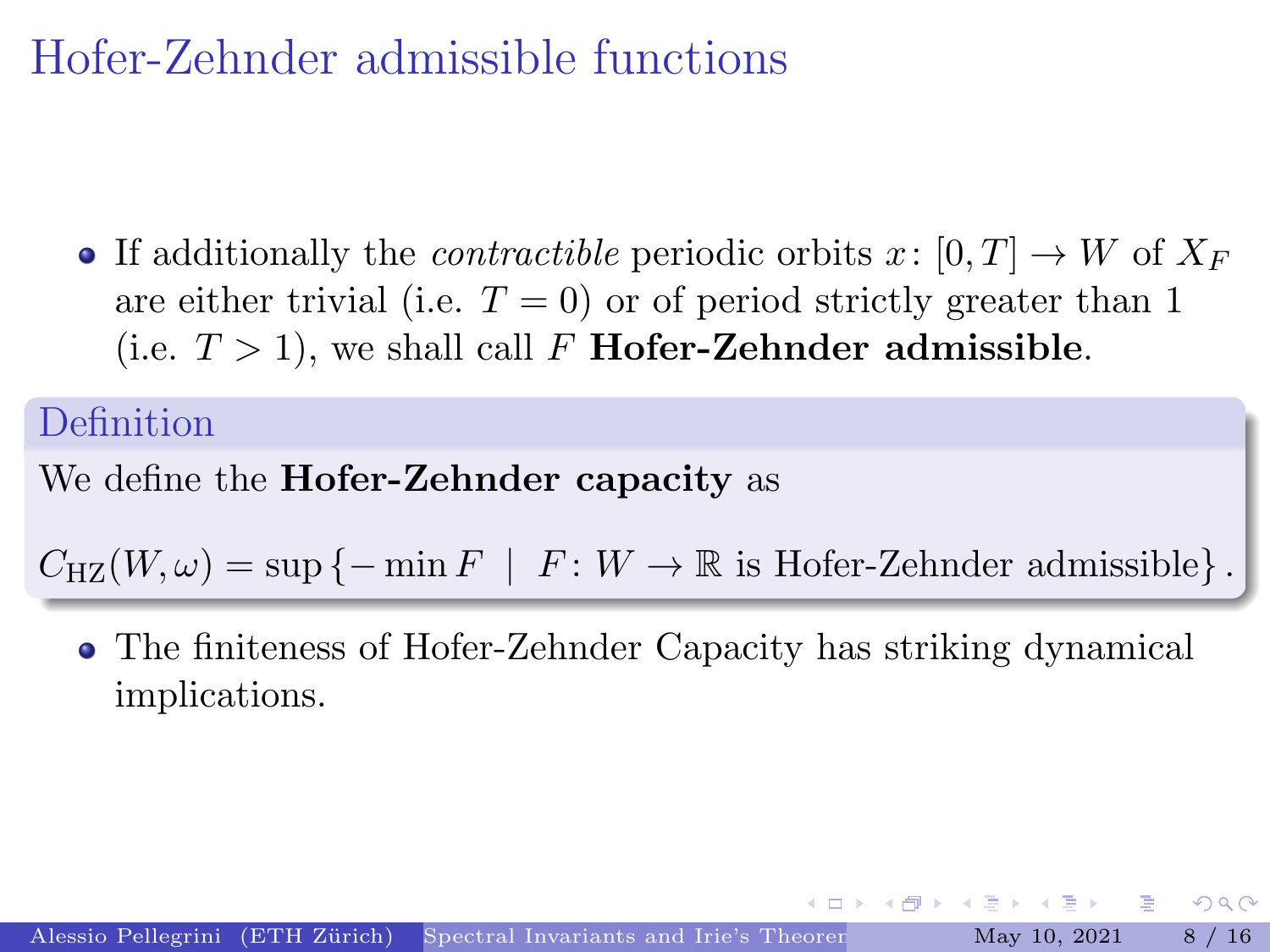### <span id="page-26-0"></span>Finiteness of Hofer-Zehnder Capacity

Theorem (Hofer-Zehnder)

Let  $H: W \to \mathbb{R}$  be a Hamiltonian with  $S_0 := H^{-1}(0)$  a compact hypersurface. Assume that there exists an open neighbourhood U of  $S_0$ such that

 $C_{HZ}(U, \omega) < +\infty.$ 

Then there exists a dense set of nearby hypersurfaces  $S_{\lambda}$  that carry a non-trivial periodic Hamiltonian orbit x of  $X_H$ .

 $\Omega$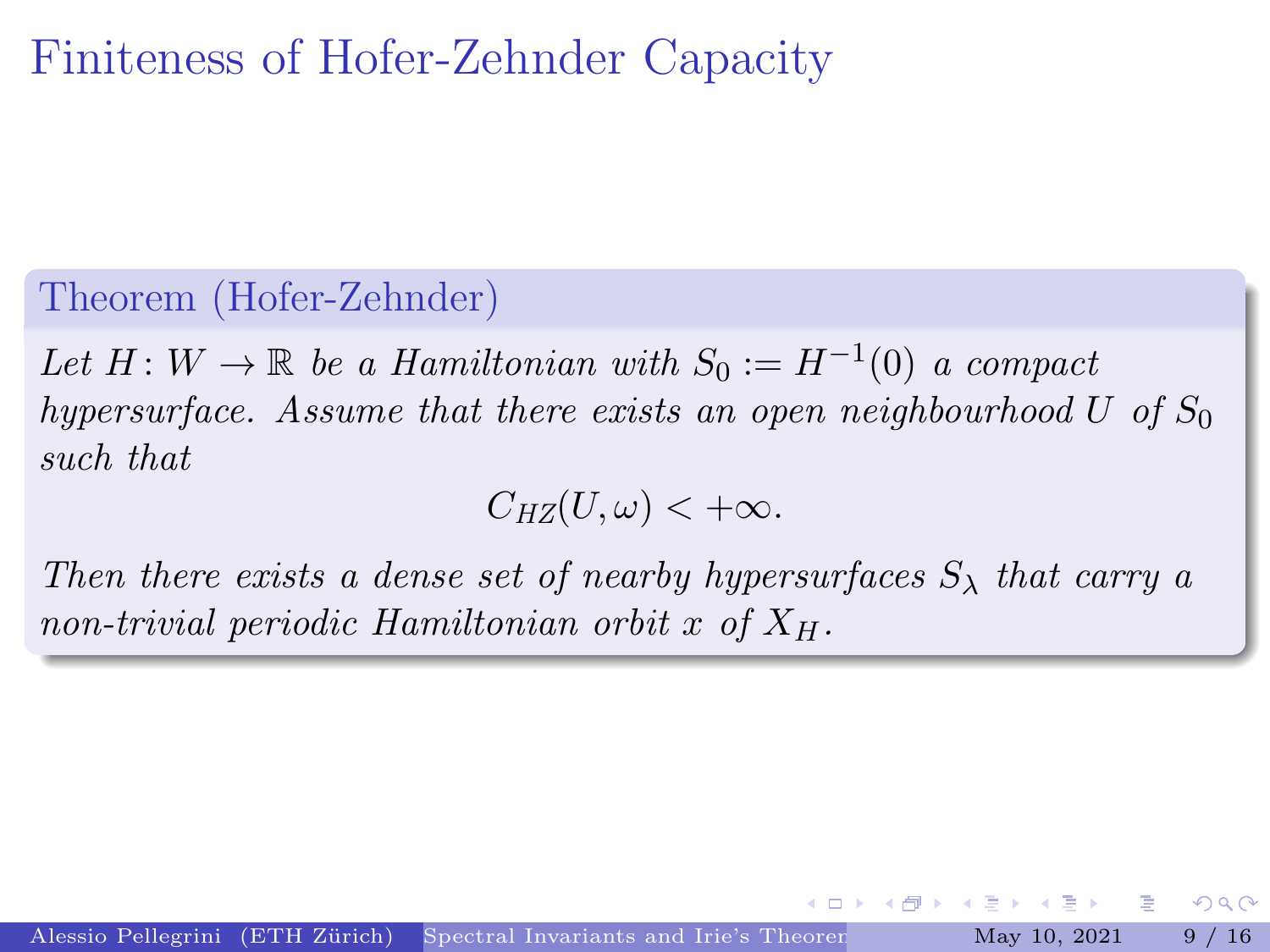### Proof:

Define an auxiliary function  $f: \mathbb{R} \to \mathbb{R}, V = H^{-1}(-\frac{\varepsilon}{2})$  $\frac{\varepsilon}{2}, \frac{\varepsilon}{2}$  $\frac{\varepsilon}{2}$ ),  $K = H^{-1}[-\varepsilon, \varepsilon]$  and  $F := f \circ H : W \to \mathbb{R}$  as follows:

- Definition of F and HZ capacitiv:  $y: [0, T] \to W$ ,  $T \in (0, 1), \, \dot{y} = X_F(y).$
- Chain rule:  $(f' \circ H) \cdot X_H = X_F$ . Consequently  $\frac{\partial}{\partial t} H(y(t)) = 0$ , hence  $H(y) \equiv \lambda$ .
- Nontriviality of  $y \implies f'(\lambda) = f'(H(y)) \neq 0$ , thus  $\tau := f'(\lambda) \in \left(-\varepsilon, -\frac{\varepsilon}{2}\right)$  $\frac{\varepsilon}{2}\big)\cup\Big(\frac{\varepsilon}{2}$  $(\frac{\varepsilon}{2}, \varepsilon) \implies |\lambda| < \varepsilon.$
- Then  $x: [0, T\tau] \to W$ ,  $x(t) = y(T\tau^{-1})$  satisfies  $\dot{x} = X_H(x)$  and  $H(x) = \lambda$ .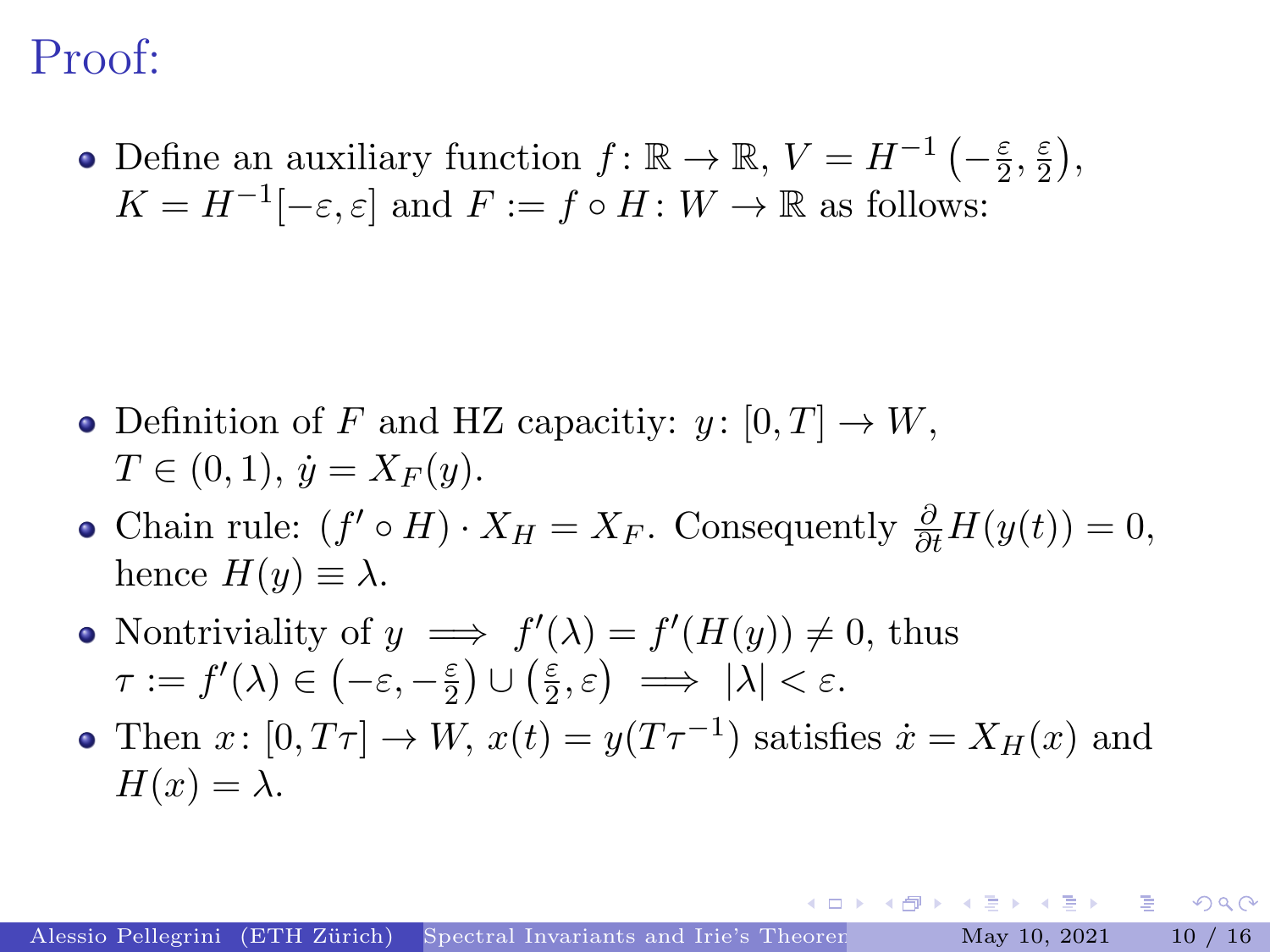<span id="page-28-0"></span>• Let  $(W, -d\lambda)$  be a Liouville domain,  $\Sigma = \partial W$ , and  $(M, -d(r \cdot \lambda))$ its symplectic completion.

4 0 8

Þк Þ  $2Q$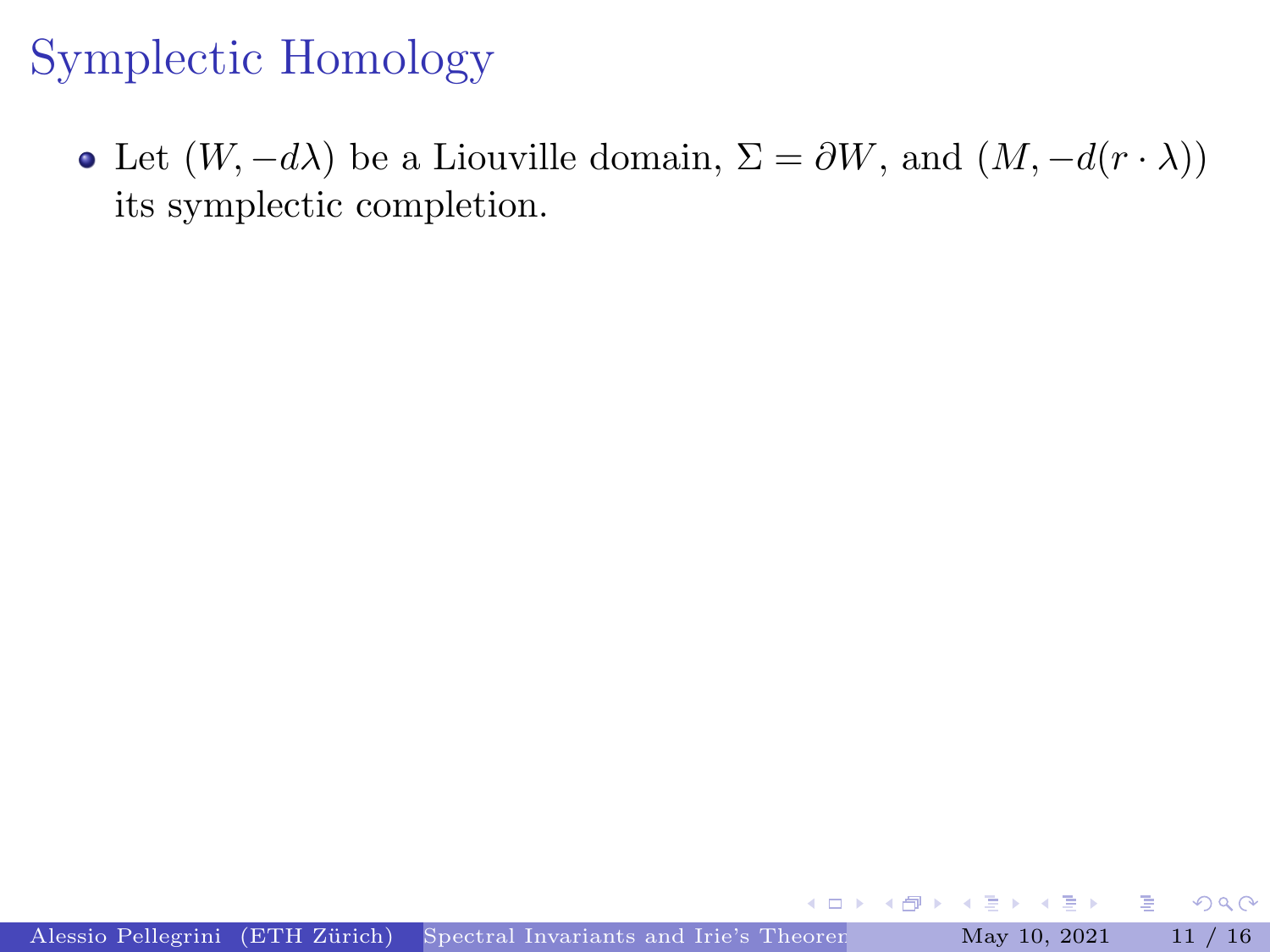- Let  $(W, -d\lambda)$  be a Liouville domain,  $\Sigma = \partial W$ , and  $(M, -d(r \cdot \lambda))$ its symplectic completion.
- Example:  $W = D_1^*Q$ ,  $\lambda = p dq$ ,  $M = T^*Q$ ,  $\omega = -dp \wedge dq$ .

4 0 8

 $\leftarrow \equiv +$ 

重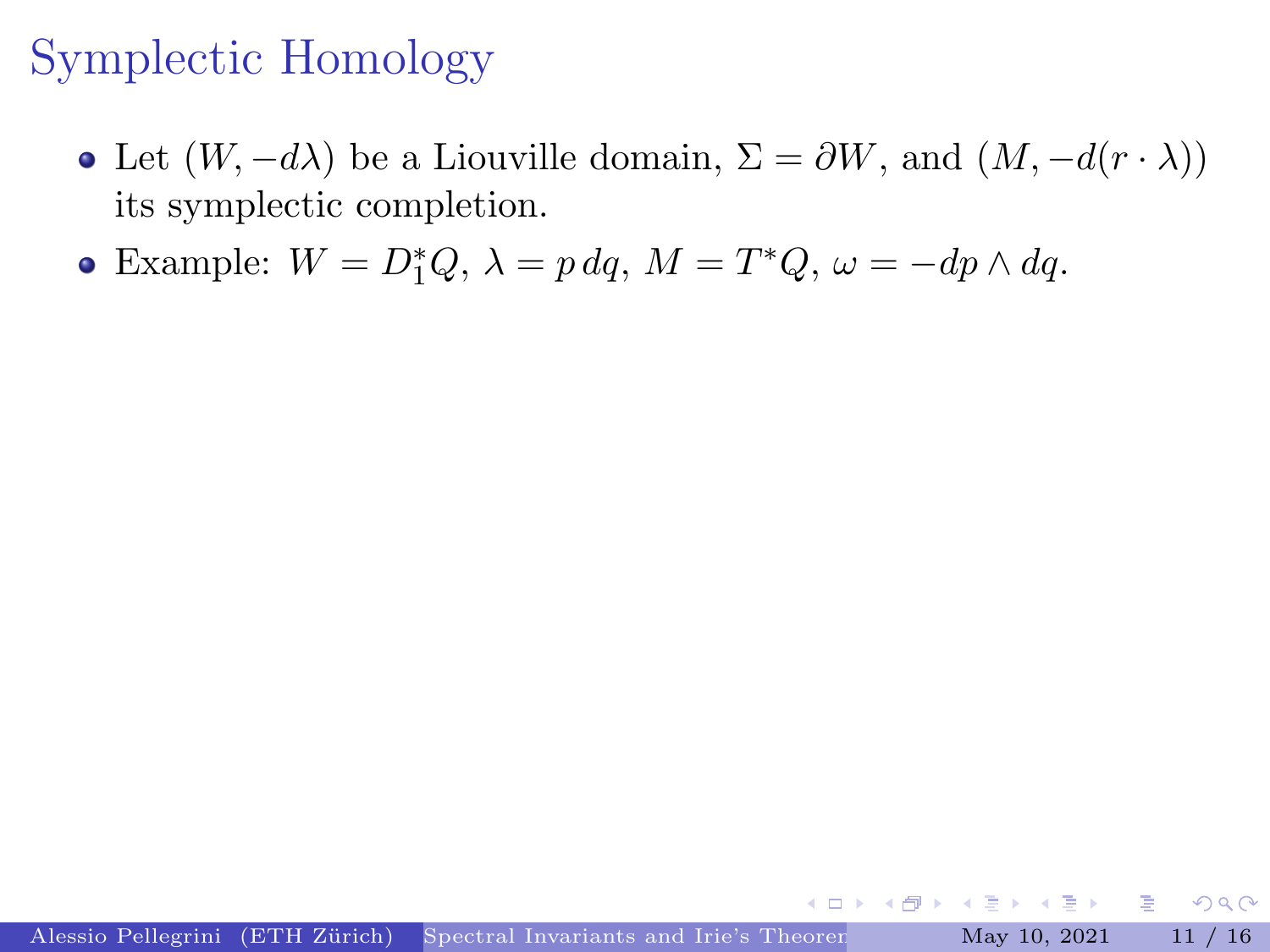- Let  $(W, -d\lambda)$  be a Liouville domain,  $\Sigma = \partial W$ , and  $(M, -d(r \cdot \lambda))$ its symplectic completion.
- Example:  $W = D_1^*Q$ ,  $\lambda = p dq$ ,  $M = T^*Q$ ,  $\omega = -dp \wedge dq$ .

#### Definition

The symplectic homology  $SH_{\bullet}(W)$  is defined as the direct limit (for  $\tau \to \infty$ ) of the groups  $HF_{\bullet}(H^{\tau})$ , where  $H^{\tau}: M \to \mathbb{R}$  are Hamiltonians that are linear at infinity with slope  $\tau$ .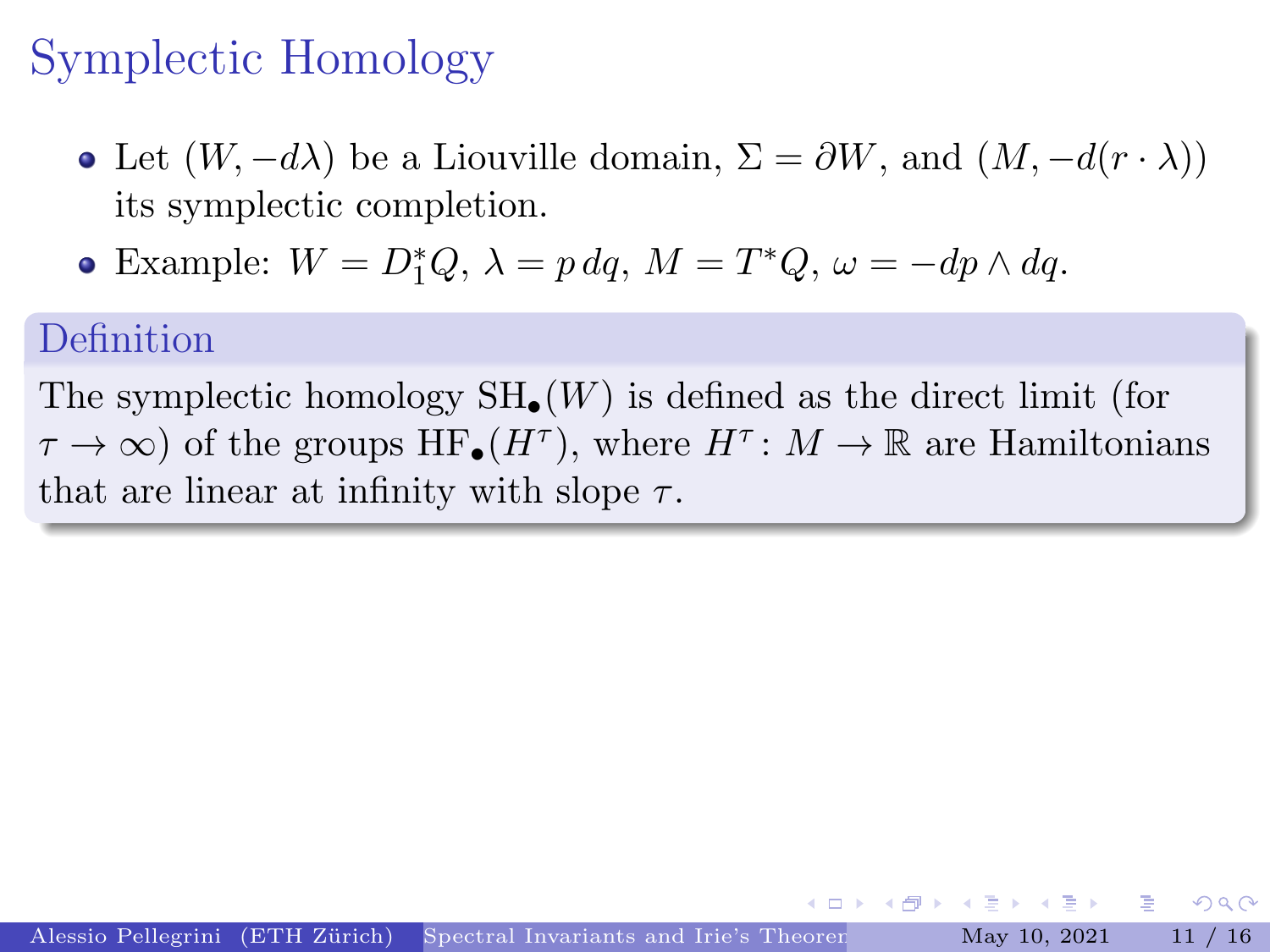- Let  $(W, -d\lambda)$  be a Liouville domain,  $\Sigma = \partial W$ , and  $(M, -d(r \cdot \lambda))$ its symplectic completion.
- Example:  $W = D_1^*Q$ ,  $\lambda = p dq$ ,  $M = T^*Q$ ,  $\omega = -dp \wedge dq$ .

#### Definition

The symplectic homology  $SH_{\bullet}(W)$  is defined as the direct limit (for  $\tau \to \infty$ ) of the groups  $HF_{\bullet}(H^{\tau})$ , where  $H^{\tau}: M \to \mathbb{R}$  are Hamiltonians that are linear at infinity with slope  $\tau$ .

Picture: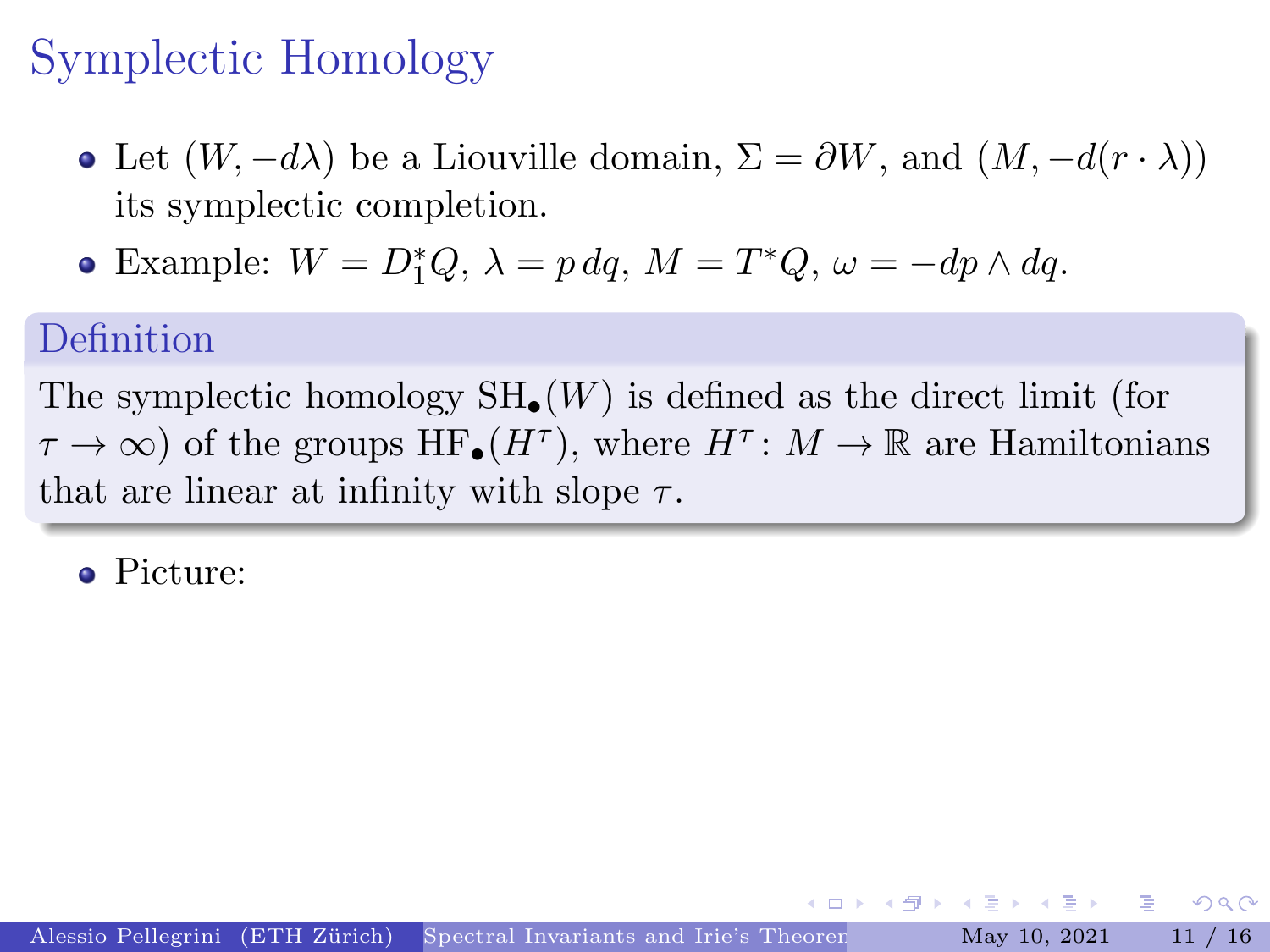### Some properties

For  $\tau_0 > 0$  small enough and  $H^{\tau_0}$   $C^2$ -small on W, one has  $HF(H^{\tau_0}) = HM(-H^{\tau_0}|_W) = H(W, \partial W).$ 

 $\leftarrow$   $\Box$ 

Þк Þ  $\Omega$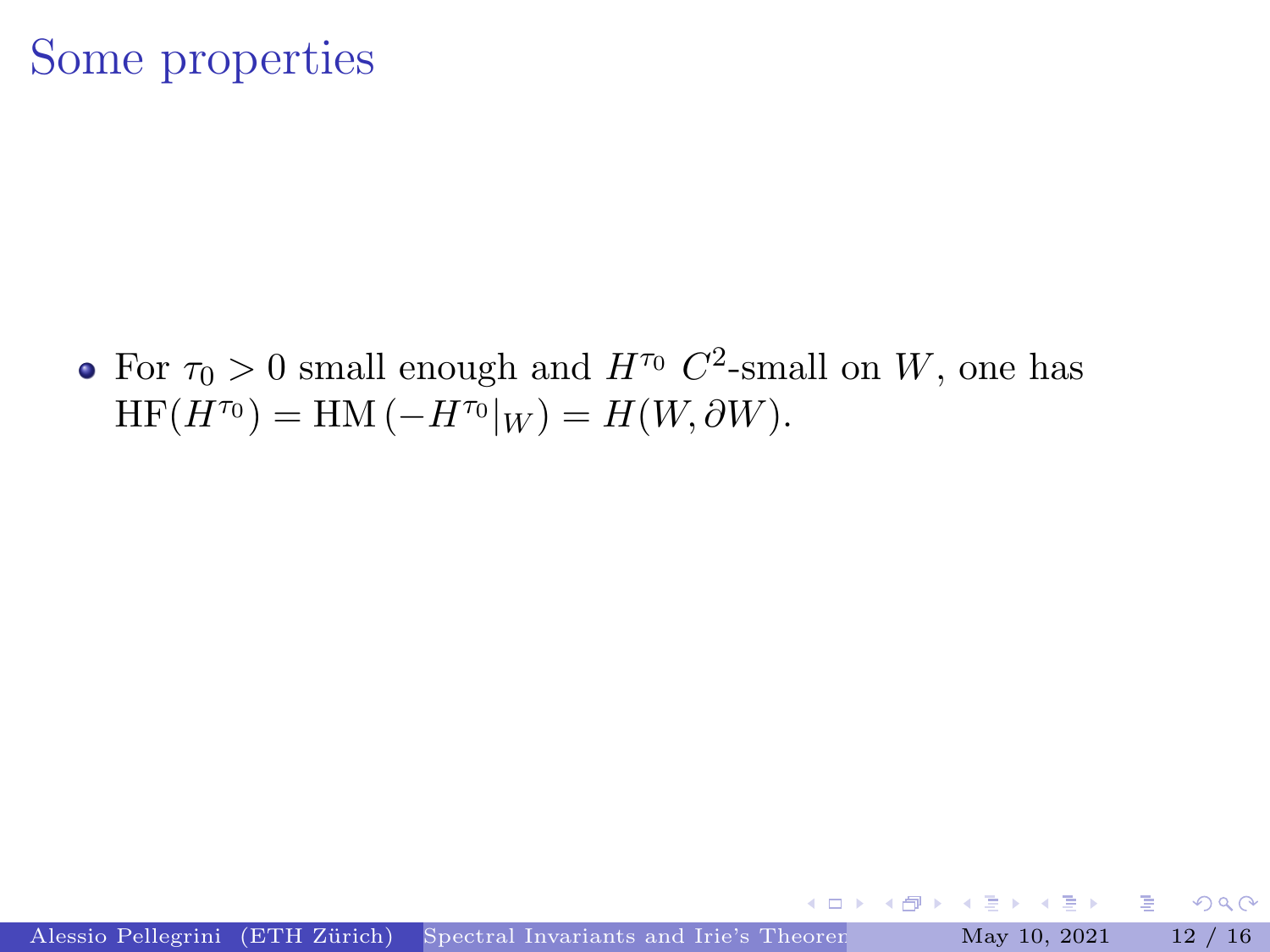### Some properties

- For  $\tau_0 > 0$  small enough and  $H^{\tau_0}$   $C^2$ -small on W, one has  $HF(H^{\tau_0}) = HM(-H^{\tau_0}|_W) = H(W, \partial W).$
- A Theorem of Viterbo asserts  $\mathrm{SH}(D_1^*Q)\cong H(\mathcal{L}Q)$  (also see Salamon-Weber, Abbondandolo-Schwarz).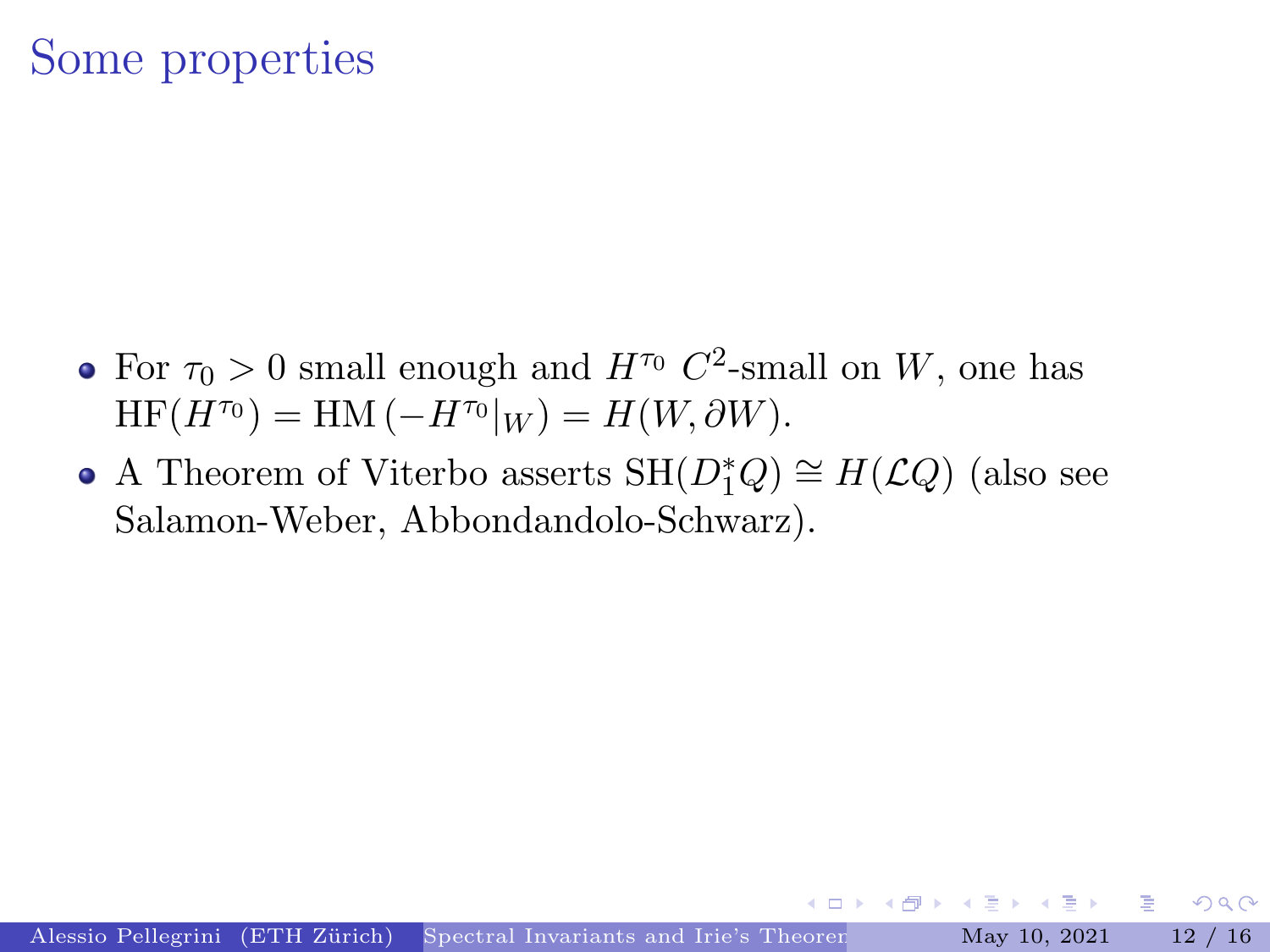### <span id="page-34-0"></span>Irie's Theorem

• Denote by  $\beta_{\tau}$  the image of the fundamental class [W] under  $HF_{\bullet}(H^{\tau_0}) \to \text{HF}_{\bullet}(H^{\tau})$ . As before, we define  $c_{\beta}(H^{\tau})$  for  $\beta \in \mathrm{HF}_{\bullet}(H^{\tau}).$ 

 $\mathbf{A} \oplus \mathbf{A}$  and  $\oplus \mathbf{A}$ 

 $\leftarrow$   $\Box$ 

重

 $2Q$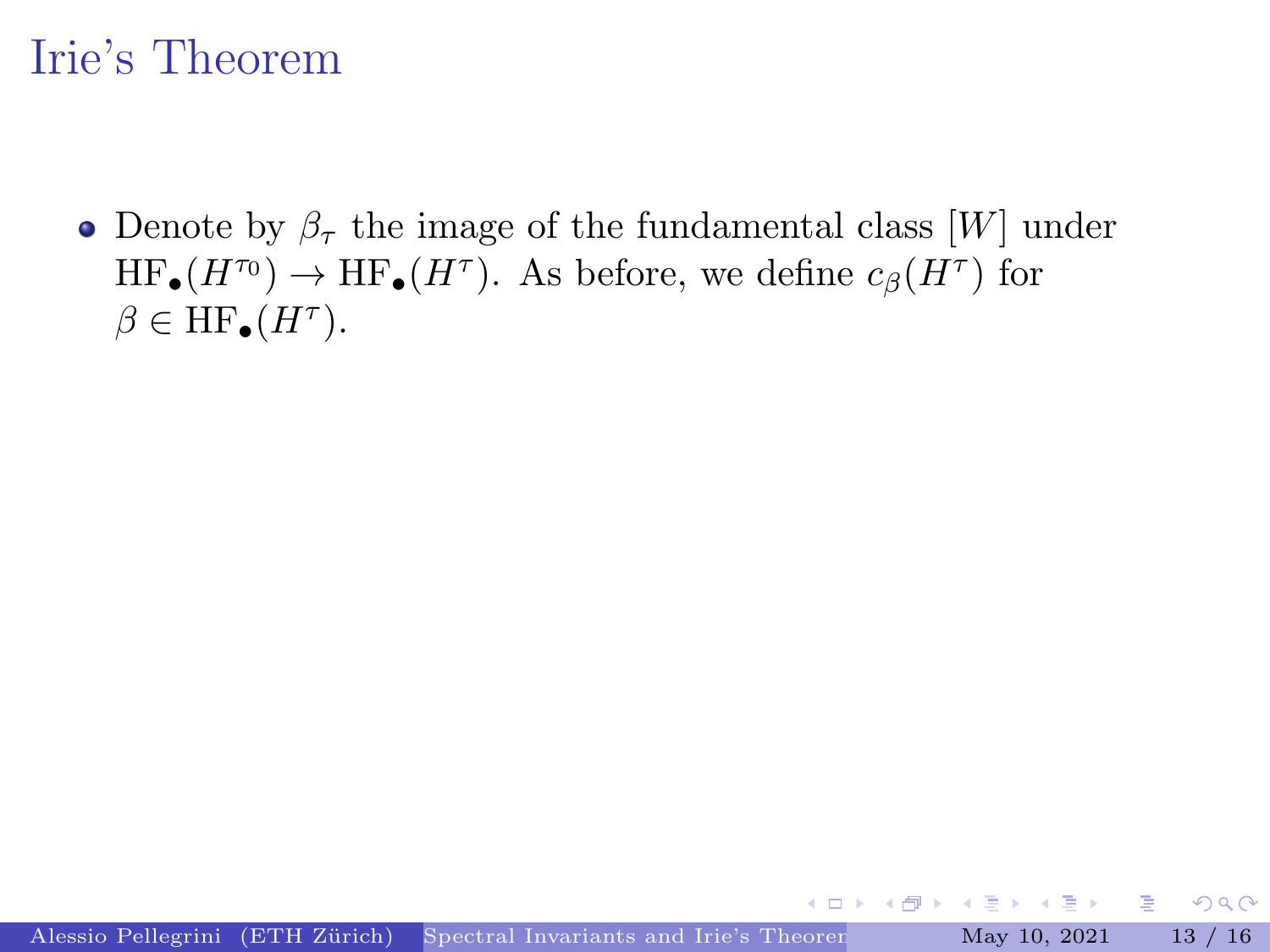### Irie's Theorem

• Denote by  $\beta_{\tau}$  the image of the fundamental class [W] under  $HF_{\bullet}(H^{\tau_0}) \to \text{HF}_{\bullet}(H^{\tau})$ . As before, we define  $c_{\beta}(H^{\tau})$  for  $\beta \in \mathrm{HF}_{\bullet}(H^{\tau}).$ 

Theorem (Irie 2012)

Let  $(W, \lambda)$  be as above. If there exists a slope  $\tau > 0$  such that  $\beta_{\tau} = 0$ , then

 $C_{HZ}(W^0, \omega) \leq \tau < +\infty.$ 

 $\mathbf{A} \rightarrow \mathbf{B}$ 

 $QQQ$ 

重.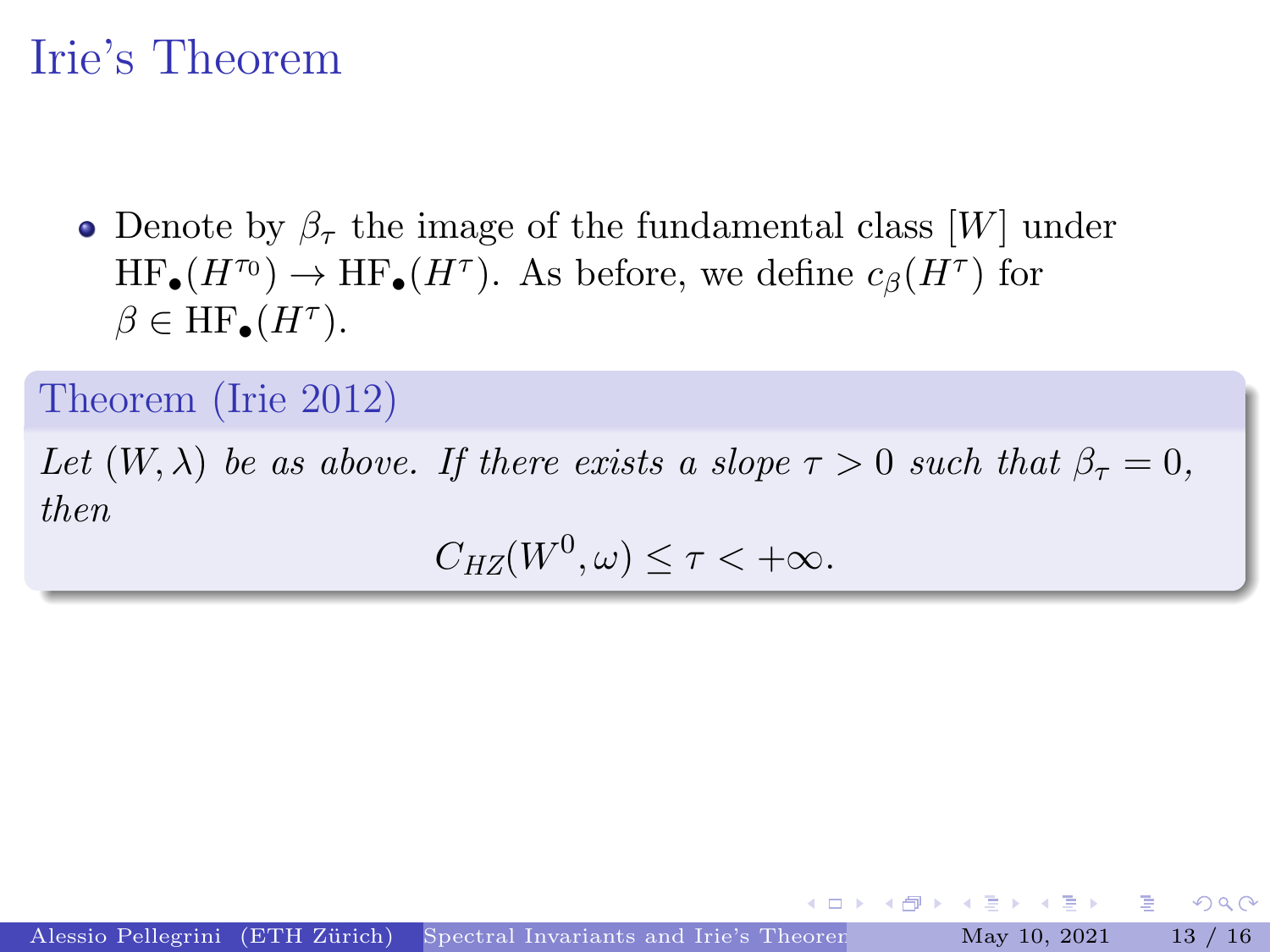## Irie's Theorem

• Denote by  $\beta_{\tau}$  the image of the fundamental class [W] under  $HF_{\bullet}(H^{\tau_0}) \to \text{HF}_{\bullet}(H^{\tau})$ . As before, we define  $c_{\beta}(H^{\tau})$  for  $\beta \in \mathrm{HF}_{\bullet}(H^{\tau}).$ 

Theorem (Irie 2012)

Let  $(W, \lambda)$  be as above. If there exists a slope  $\tau > 0$  such that  $\beta_{\tau} = 0$ , then

 $C_{HZ}(W^0, \omega) \leq \tau < +\infty.$ 

4 何 \* - 4 月 \* - 4 月 \*

그 그는 아

 $QQ$ 

Combining this with Hofer and Zehnder's results shows that  $SH(W) = 0$  has strong dynamical implications for compact hypersurfaces of  $H: M \to \mathbb{R}$  inside  $W^0$ .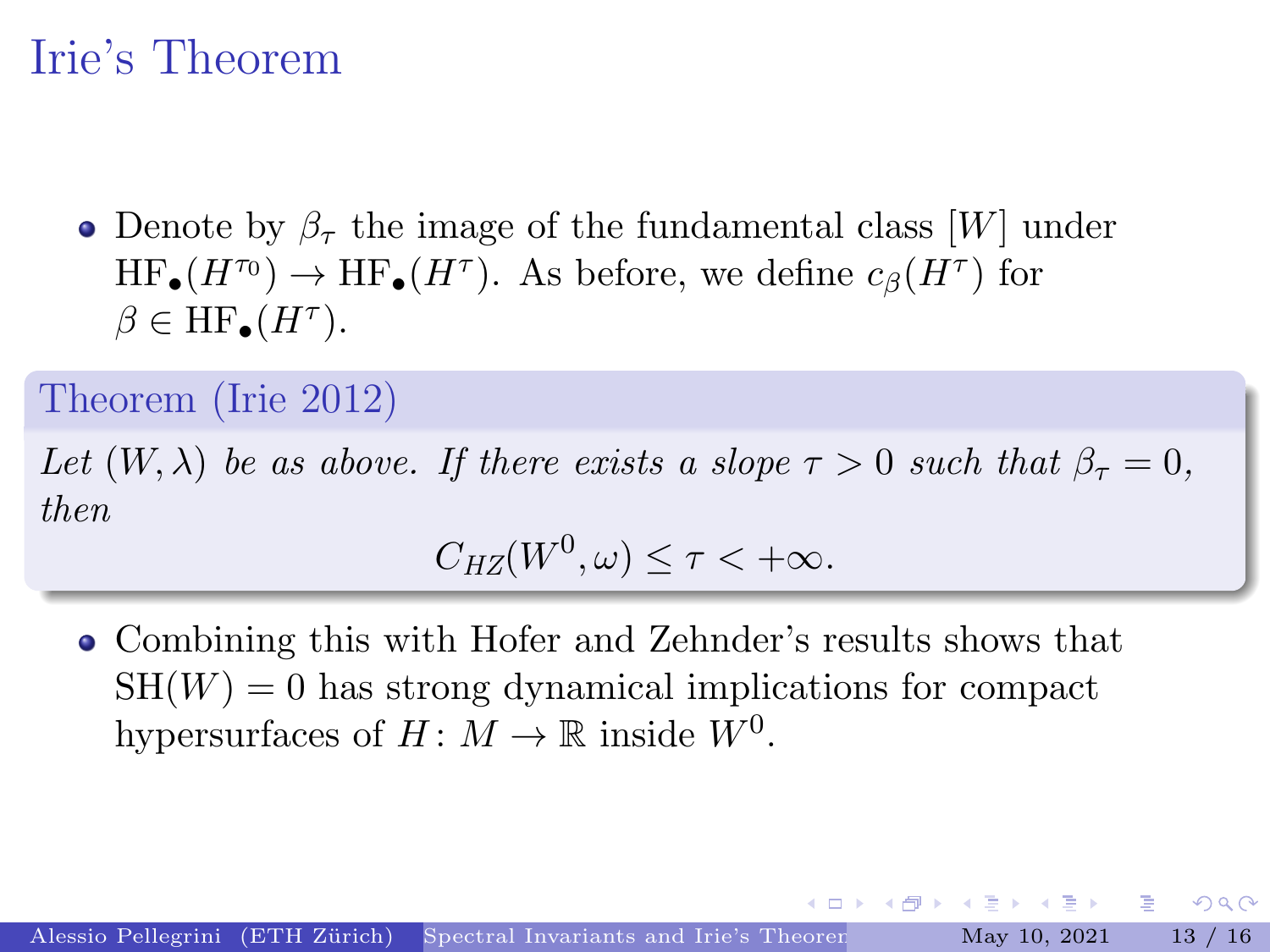## Proof

- For contradiction, assume that there is a HZ admissible  $H: W^0 \to \mathbb{R}$  with  $-\min H > \tau$  (goal: show that  $c_{\beta_{\tau}}(H^{\tau}) = -\min H).$
- Extend H to  $H_{\varepsilon}^{\delta \tau}$ :  $M \to \mathbb{R}$ , where  $H_{\varepsilon}^{\delta \tau}|_{W^0} = \varepsilon \cdot H$ .
- Then  $c_{\beta_{\delta\tau}}(H_{\varepsilon}^{\delta\tau}) = c_{[W]}(-\varepsilon \cdot H) = -\varepsilon \cdot \min H$ , for  $\varepsilon, \delta > 0$  small.
- Let  $\varepsilon \to 1$ : using spectrality one can show  $c_{\beta s}(H^{\delta \tau}) = -\min H$ , for  $\delta > 0$  small.
- Since  $\tau < -\min H$ :  $\mathcal{P}(H^{\tau}) \subseteq (-\infty, -\min H]$ , thus  $c_{\beta_{\tau}}(H^{\tau}) \leq -\min H.$
- Now we show  $c_{\beta_{\tau}}(H^{\tau}) \geq -\min H$ :

 $\equiv$   $\cap$   $\cap$ 

イタト イヨト イヨト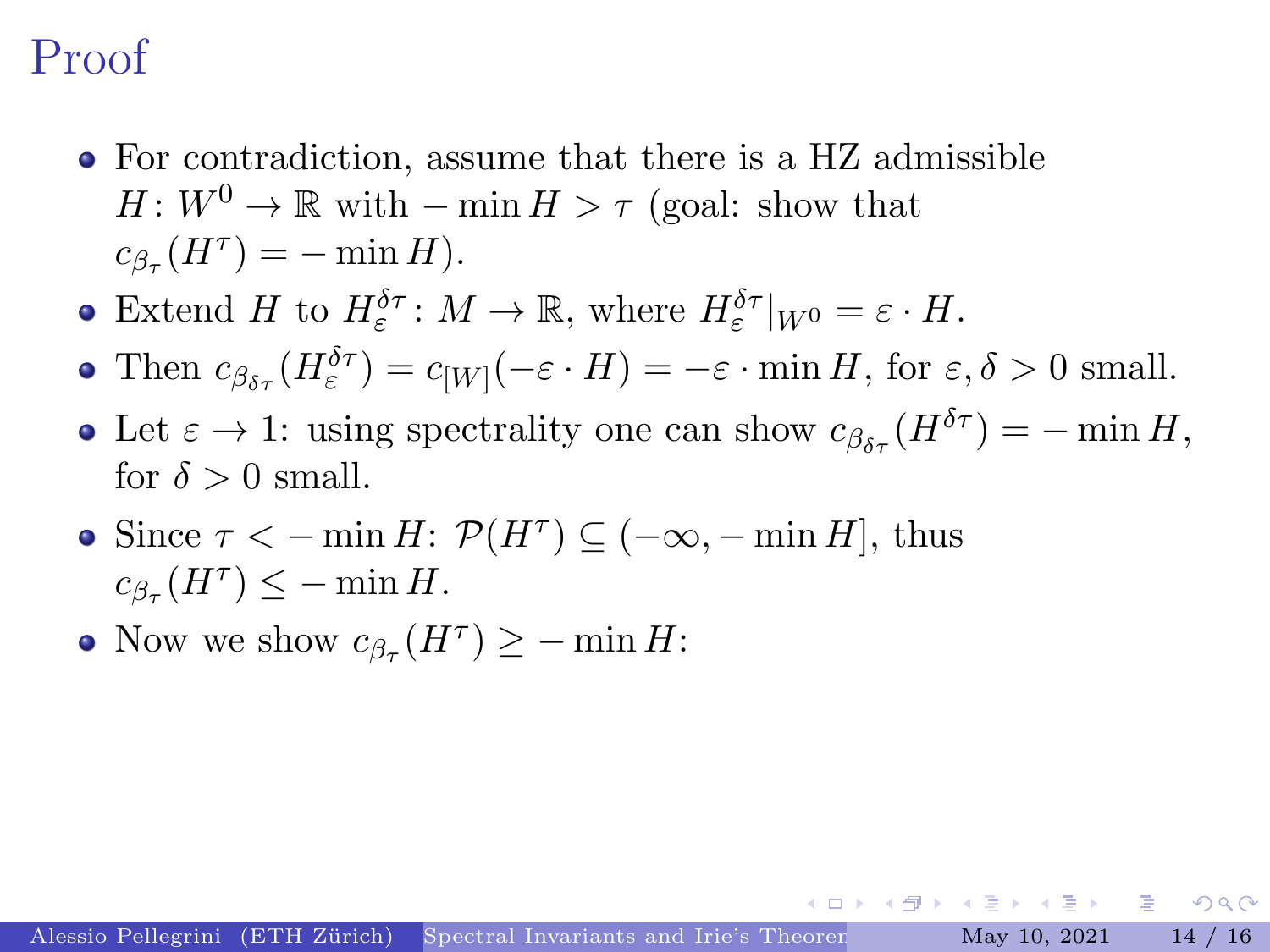### Proof

• For small  $e > 0$  and  $d := - \min H - e$  we have

$$
\beta_{\delta\tau} \in \mathrm{HF}_{2n}(H^{\delta\tau}) \xrightarrow{j_d} \mathrm{HF}_{2n}^{\geq d}(H^{\delta\tau}) = \langle [x] \rangle
$$

$$
\downarrow \qquad \qquad \downarrow \cong
$$

$$
\beta_{\tau} \in \mathrm{HF}_{2n}(H^{\tau}) \xrightarrow{j_d} \mathrm{HF}_{2n}^{\geq d}(H^{\tau}) = \langle [x] \rangle
$$

- But  $j_d(\beta_{\delta\tau}) \neq 0$  (since  $d < c_{\beta_{\tau}}(H^{\delta\tau})$ ), thus  $j_d(\beta_{\tau}) \neq 0$ , hence  $d \leq c_{\beta_{\tau}}(H^{\tau}).$
- Therefore we have shown  $c_{\beta_{\tau}}(H^{\tau}) = -\min H$ , but  $\beta_{\tau} = 0$  by assumption, hence  $c_{\beta_{\tau}}(H^{\tau}) = -\infty$ . Contradiction.

 $\mathbf{A} \equiv \mathbf{A} \times \mathbf{A} \equiv \mathbf{A}$ 

그 그는 것